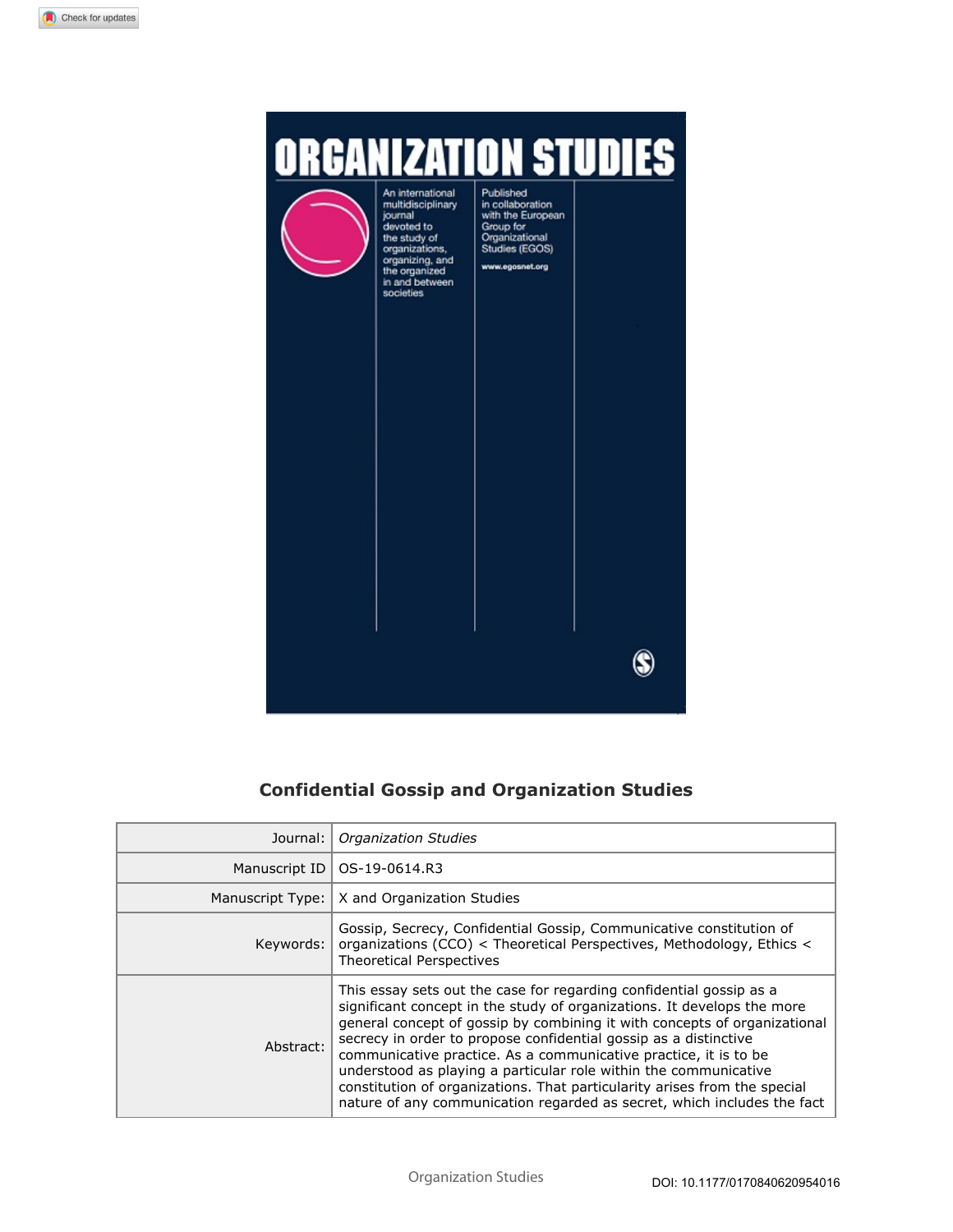| that such communication is liable to be regarded as containing the 'real<br>truth' or 'insider knowledge'. Thus it may be regarded as more than 'just<br>gossip' and also as more significant than formal communication. This<br>role is explored, as well as the methodological and ethical challenges of<br>studying confidential gossip empirically. |                               |
|---------------------------------------------------------------------------------------------------------------------------------------------------------------------------------------------------------------------------------------------------------------------------------------------------------------------------------------------------------|-------------------------------|
|                                                                                                                                                                                                                                                                                                                                                         |                               |
|                                                                                                                                                                                                                                                                                                                                                         |                               |
|                                                                                                                                                                                                                                                                                                                                                         |                               |
| <b>SCHOLARONE™</b>                                                                                                                                                                                                                                                                                                                                      |                               |
| Manuscripts                                                                                                                                                                                                                                                                                                                                             |                               |
|                                                                                                                                                                                                                                                                                                                                                         |                               |
|                                                                                                                                                                                                                                                                                                                                                         |                               |
|                                                                                                                                                                                                                                                                                                                                                         |                               |
|                                                                                                                                                                                                                                                                                                                                                         |                               |
|                                                                                                                                                                                                                                                                                                                                                         |                               |
|                                                                                                                                                                                                                                                                                                                                                         |                               |
|                                                                                                                                                                                                                                                                                                                                                         |                               |
|                                                                                                                                                                                                                                                                                                                                                         |                               |
|                                                                                                                                                                                                                                                                                                                                                         |                               |
|                                                                                                                                                                                                                                                                                                                                                         |                               |
|                                                                                                                                                                                                                                                                                                                                                         |                               |
|                                                                                                                                                                                                                                                                                                                                                         |                               |
|                                                                                                                                                                                                                                                                                                                                                         |                               |
|                                                                                                                                                                                                                                                                                                                                                         |                               |
|                                                                                                                                                                                                                                                                                                                                                         |                               |
|                                                                                                                                                                                                                                                                                                                                                         |                               |
|                                                                                                                                                                                                                                                                                                                                                         |                               |
|                                                                                                                                                                                                                                                                                                                                                         |                               |
|                                                                                                                                                                                                                                                                                                                                                         |                               |
|                                                                                                                                                                                                                                                                                                                                                         |                               |
|                                                                                                                                                                                                                                                                                                                                                         |                               |
|                                                                                                                                                                                                                                                                                                                                                         |                               |
|                                                                                                                                                                                                                                                                                                                                                         |                               |
|                                                                                                                                                                                                                                                                                                                                                         |                               |
|                                                                                                                                                                                                                                                                                                                                                         |                               |
|                                                                                                                                                                                                                                                                                                                                                         |                               |
|                                                                                                                                                                                                                                                                                                                                                         |                               |
|                                                                                                                                                                                                                                                                                                                                                         |                               |
|                                                                                                                                                                                                                                                                                                                                                         |                               |
|                                                                                                                                                                                                                                                                                                                                                         |                               |
|                                                                                                                                                                                                                                                                                                                                                         |                               |
|                                                                                                                                                                                                                                                                                                                                                         |                               |
|                                                                                                                                                                                                                                                                                                                                                         |                               |
|                                                                                                                                                                                                                                                                                                                                                         |                               |
|                                                                                                                                                                                                                                                                                                                                                         |                               |
|                                                                                                                                                                                                                                                                                                                                                         |                               |
|                                                                                                                                                                                                                                                                                                                                                         |                               |
| <b>Organization Studies</b>                                                                                                                                                                                                                                                                                                                             | DOI: 10.1177/0170840620954016 |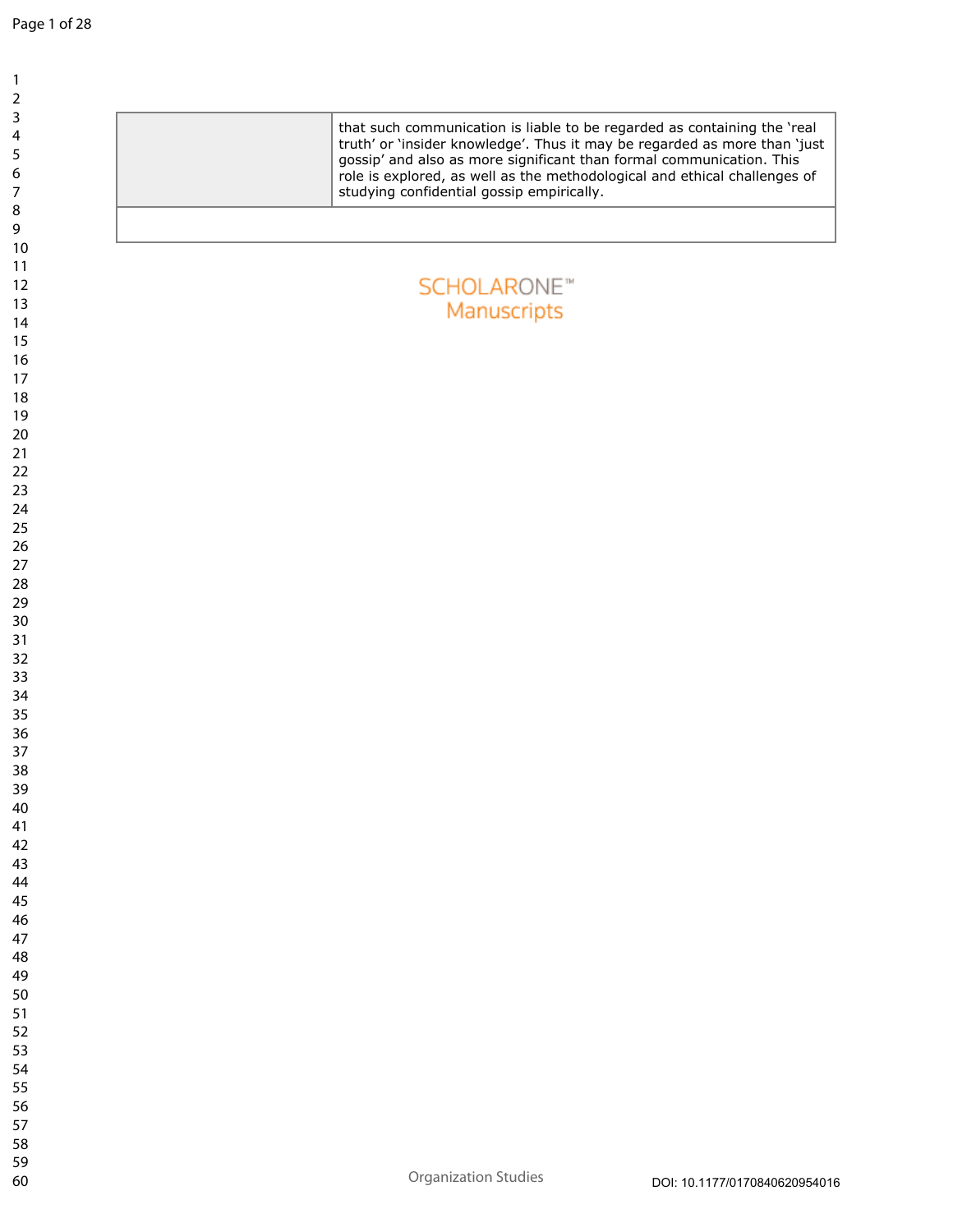# **Confidential Gossip and Organization Studies**

# **Authors**

Ziyun Fan *Northumbria University*

Christopher Grey *Royal Holloway, University of London* 

# Dan Kärreman

*Copenhagen Business School, UK and Royal Holloway, University of London*

# **Corresponding Author**

Ziyun Fan

 Newcastle Business School, Faculty of Business and Law, City Campus East 1, Northumbria University, Newcastle, NE1 8ST, United Kingdom.

La River

 $\bullet$  Email: [ziyun.fan@northumbria.ac.uk](mailto:ziyun.fan@northumbria.ac.uk)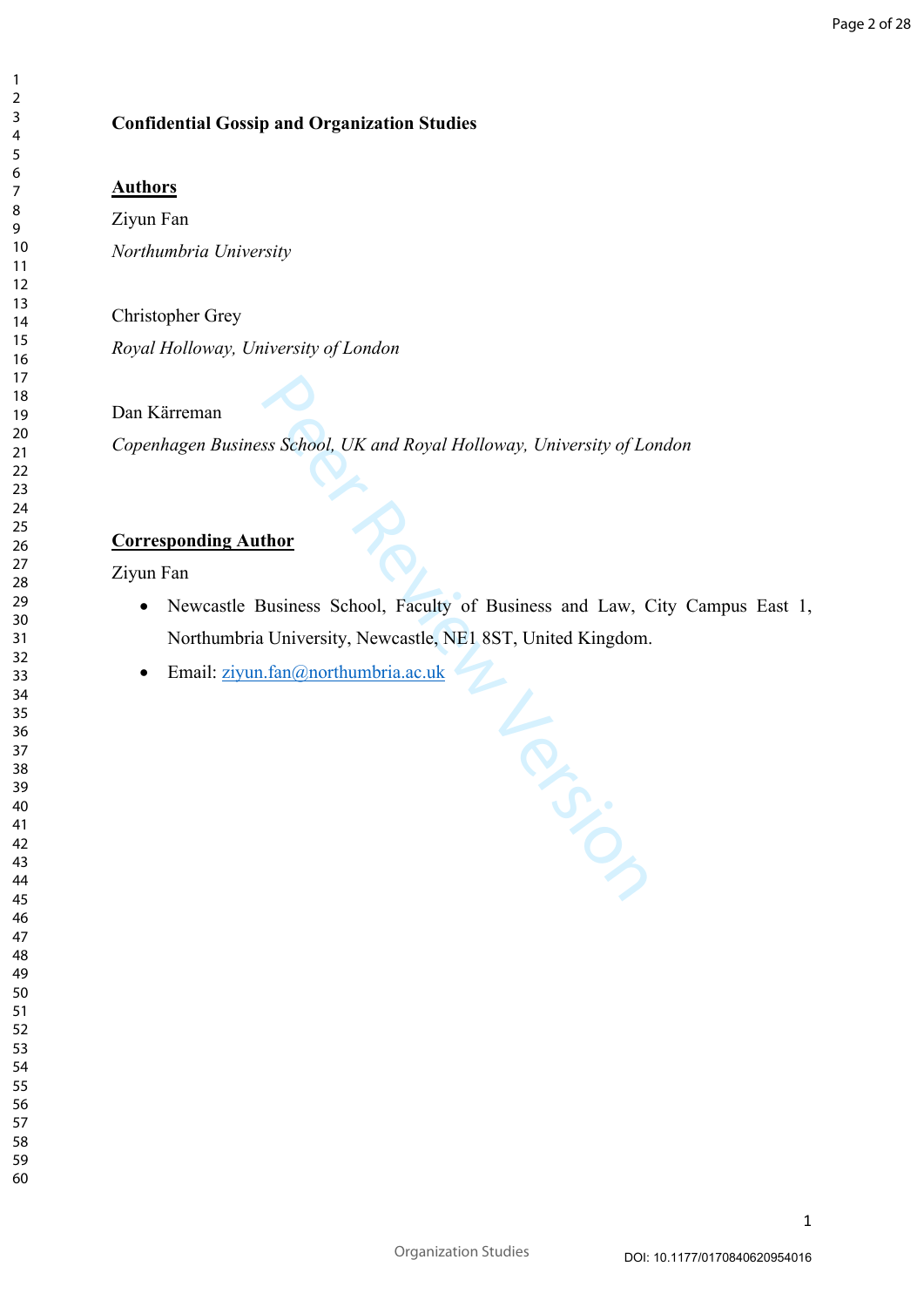$\mathbf{1}$  $\overline{2}$  $\overline{3}$  $\overline{4}$ 

# **Confidential Gossip and Organization Studies**

*A: Can we talk?*

*B: Yes, what is it?*

*A: The position that was recently announced at your place, is it earmarked for somebody?*

*B: Yes, kind of, it is a promotion case, I think. Not 100% sure, but that's what I hear.*

*A: Ok, thanks. Can I ask you a favour?*

*B: Sure.*

*A: Please keep it to yourself that I asked, I don't want people at my department to know that I'm looking elsewhere.*

Peer Review Version *B: No problem. In fact, I shouldn't really have told you what I heard, so that's just between us, OK?*

*A: Of course.*

#### **Introduction**

In everyday organizational life people informally tell, are told, or ask for all kinds of information. As is the case in the stylized piece of conversation above, sometimes and probably often, they ask or are asked not to share it. So it's confidential. But the information shared is not very definite, is not official, and is based on hearsay. So it's gossip. How can we understand such commonplace interactions and why do they matter for studying organizations? This essay makes the case that the concept of *confidential gossip* enables us to understand these interactions. It also makes the case that they have an importance because of their particular role in talking organization and organizing into reality.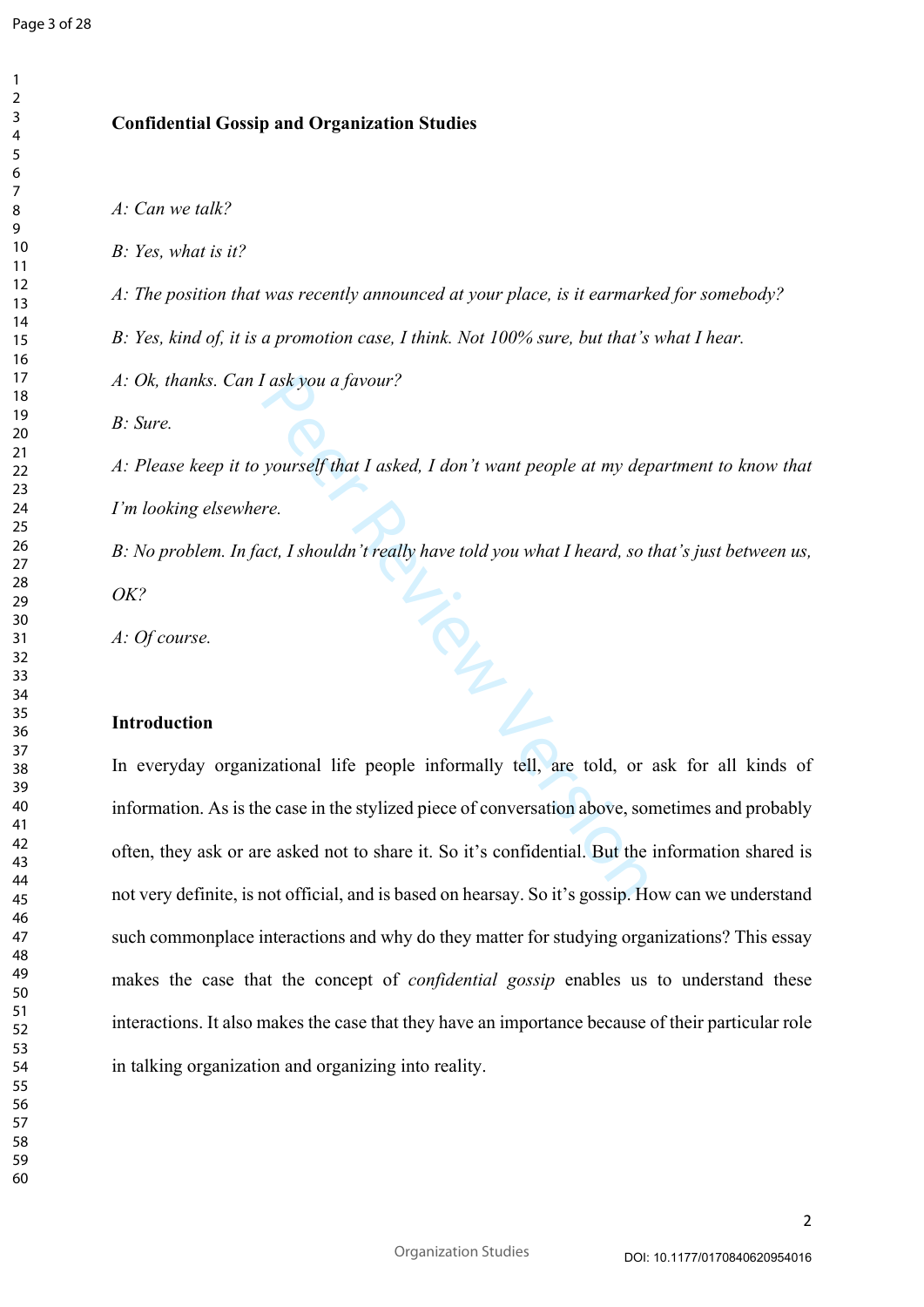The particularity of that role arises because, confidential gossip is, itself, a particular kind of gossip. By no means all gossip is confidential (e.g. gossip about celebrities), whilst by no means all that is confidential takes the form of gossip (e.g. medical records). When it is confidential, it can have more power than gossip in general because, as we will develop, confidentiality is a form of secrecy, and secrecy carries a special charge, for example in being assumed to be 'the real insider's' knowledge.

an activity that is surprisingly common. Gossip is est<br>versational time (Dunbar, et al., 1997; Emler, 1994)<br>- indeed it is even claimed to be "at the core of human<br>p.811; see also Grosser, et al., 2010). From this per<br>some Gossip in general is an activity that is surprisingly common. Gossip is estimated to account for two thirds of all conversational time (Dunbar, et al., 1997; Emler, 1994) and is a major engine for social networks – indeed it is even claimed to be "at the core of human social relationships" (Waddington, 2016, p.811; see also Grosser, et al., 2010). From this perspective, gossip is far more than just being something that circulates within the confines of the organization. Rather, it is a fundamental part of what Gabriel (1995) calls the unmanaged organization: a kind of organizational hinterland where affects, dreams, fantasies, myths, and stories reside and animate organizing and the organization.

In our argument, (confidential) gossip contributes to the construction and constitution of the organization itself. This is built upon the constitutive understanding, rather than the transmission view (i.e. 'sender-message-receiver'), of communication in organization. We suggest that since confidential gossip, like gossip in general, is a form of communication in organizations then the way to understand its significance is by engagement with the idea that communication is constitutive of organizations, also known as the CCO perspective (e.g. Ashcraft, et al., 2009; Schoeneborn, et al., 2019). However, since unlike gossip in general confidential gossip is a form of secrecy, its contribution to CCO is of a distinctive sort.

 $\mathbf{1}$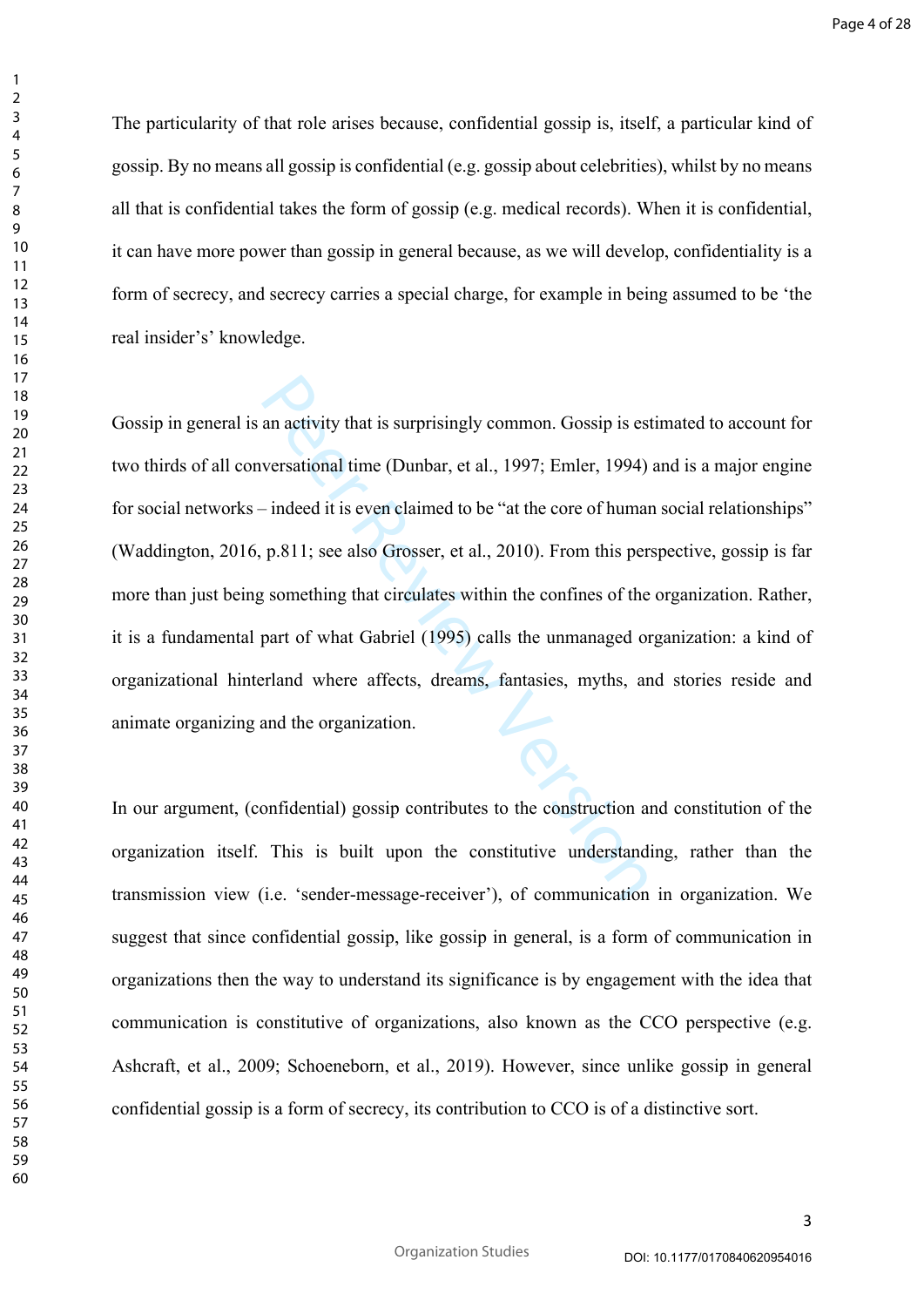Overall, the essay makes two main contributions. First, it extends existing scholarship on organizational gossip by showing how secret or confidential gossip is a distinctive sub-category of gossip that has particular implications for the communicative constitution of organizations. Second, it provides a methodological platform upon which future empirical studies of confidential gossip may be conducted.

Sis by discussing gossip as a concept in organization<br>a discussion of secrecy in organization studies in<br>tial gossip. Having done so, we develop the argun<br>for organizations and their study because of its part<br>stitution of We begin the analysis by discussing gossip as a concept in organization studies. We then combine that with a discussion of secrecy in organization studies in order to generate the concept of confidential gossip. Having done so, we develop the argument that confidential gossip is important for organizations and their study because of its particular role within the communicative constitution of organizations. Finally, we discuss the practical and ethical difficulties entailed in the empirical study of confidential gossip in organizations.

#### **What is Gossip?**

Gossip is one of the most basic but perhaps one of the most misunderstood forms of communication. At its core, gossip involves a minimum of two people, engaged in conversation about things that in epistemological terms exists in the space between 'known knowns' and 'known unknowns' – a conversation solidly based on hard facts would not usually be considered as gossip, nor would a conversation about pure fantasy.

Within this space, what 'counts' as gossip is not simply about the content, but more importantly the context in which it occurs. As Hannerz (1967, p.36) points out, "the communication that Mrs A's child is illegitimate is not gossip if it is occurring between two social workers acting in that capacity, whilst it is gossip if Mrs A's neighbours talk about it". It is the relational dimensions of gossip (Bergmann, 1993, p.48) that enable us to determine whether it is gossip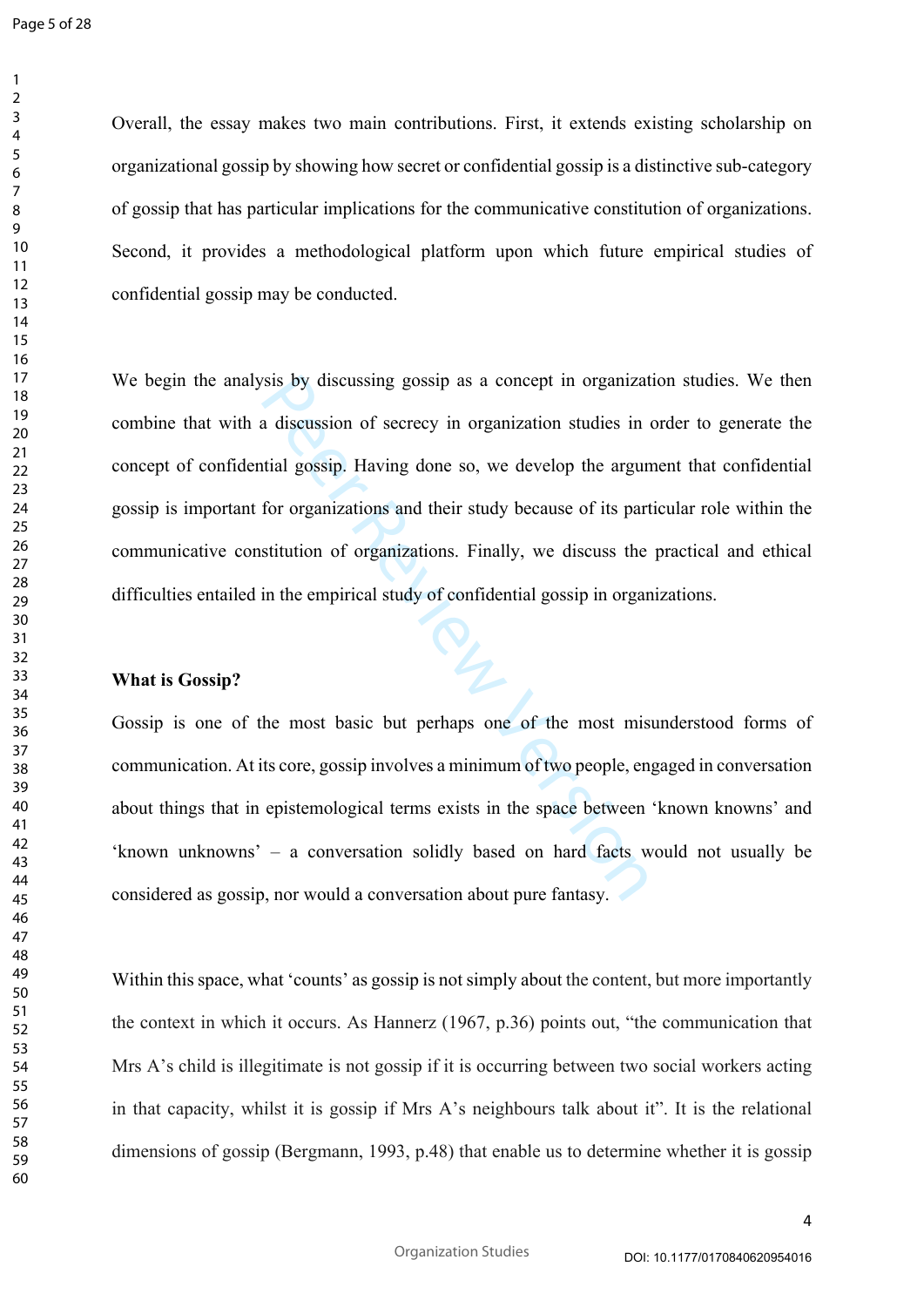or not. Contexts of gossip are, thus, themselves products of accumulated communication, memories and relations, sedimented into patterns of interpretations and presuppositions that we employ to understand social realities (see Stewart & Strathern, 2004).

 $\mathbf{1}$  $\overline{2}$  $\overline{3}$  $\overline{4}$  $\overline{7}$ 

p.23) and more generally to the "informal structure tantly, Mills (2010) points out that gossip is never ted by, formal organizational processes. This does formal practice ("formal gossip" would be an oxy that have long k Gossip has long been understood as part of informal communication (Paine, 1967, p.293, see also Bok, 1982). Organizationally it is linked to the "informal communication network" (Noon & Delbridge, 1993, p.23) and more generally to the "informal structures of organizations" (1993, p.24). Importantly, Mills (2010) points out that gossip is nevertheless embedded in, affects, and is affected by, formal organizational processes. This does not mean that gossip itself is not an informal practice ('formal gossip' would be an oxymoron) but that, as organization theorists have long known, formal and informal organization are not discrete domains (see for example Diefenbach  $\&$  Sillince, 2011). This is significant for our argument here because it means that (confidential) gossip may have a role in the constitution of formal as well as informal organization.

Because gossip involves at a minimum two people, it is a social process that can be understood at interpersonal, group, and organizational levels and, importantly, as operating at the conjunction of and across these levels (Michelson, et al., 2010). That matters, here, because it relates to the capacity of gossip to play a role in the communicative constitution of organizations. Much of the literature on gossip emphasizes social comparison (e.g. Suls, 1997; Wert & Salovey, 2004) as one aspect of the wider issue of how gossip helps organizational members make sense of 'how things are done around here' (e.g. Baumeister, et al., 2004; Grosser, et al., 2010), and to understand appropriate ways of behaving within a particular social setting (e.g. Wert & Salovey, 2004). Several studies have also shown another aspect of such constitution where gossip acts as a vehicle to transmit group norms, values, and moral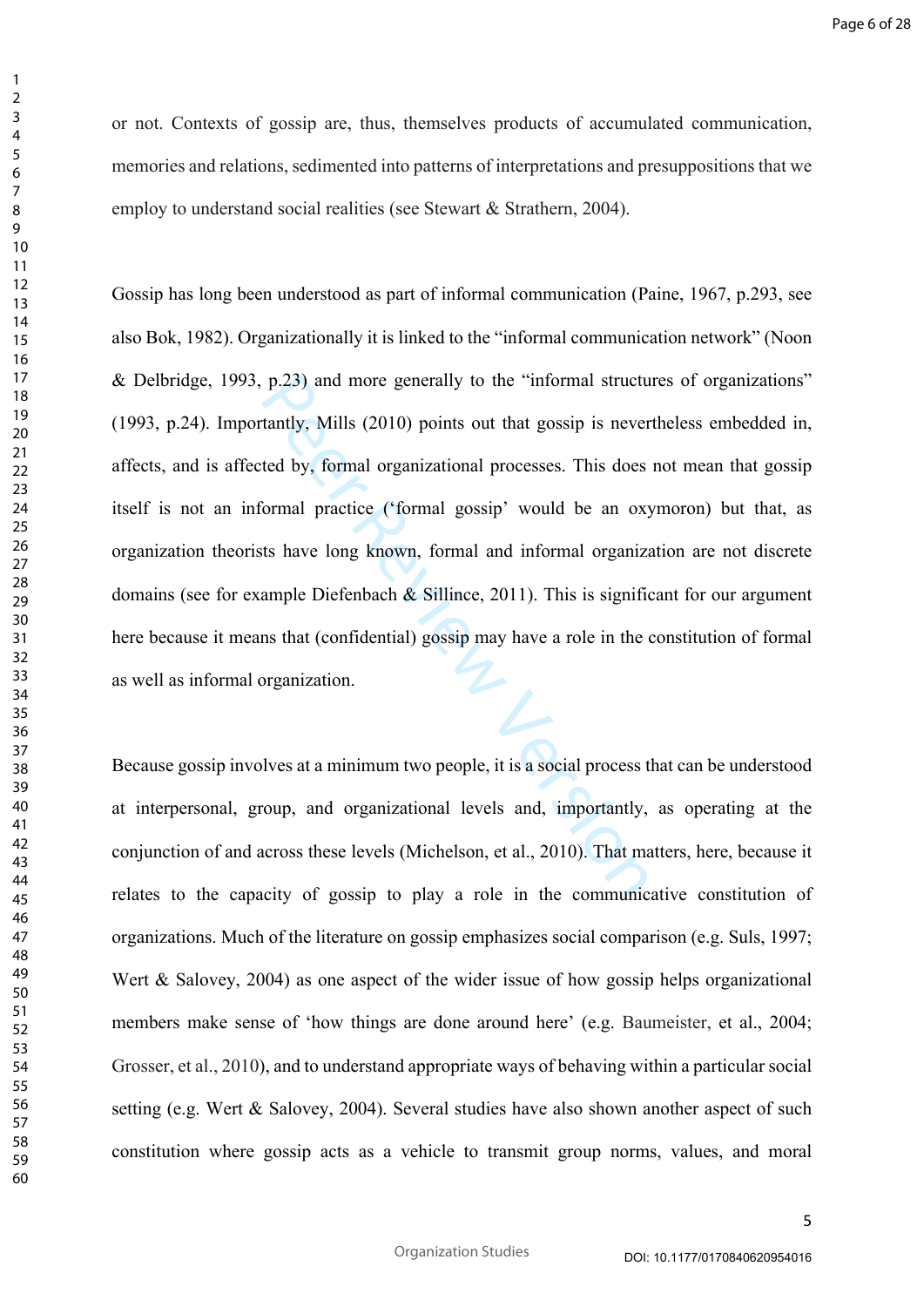principles (e.g. Paine, 1967; van Iterson, et al., 2011). In particular, gossip can mark out a group's social boundaries (e.g. Hannerz, 1967; Rosnow & Foster, 2005), constructing the awareness that "...'we' do not gossip with any 'they' but among ourselves only" (Paine, 1967, p.282). In this sense, gossip is intimately linked with the socialization and construction of groups (which might be groups within organizations, or the organization as a group in its own right), and mark those who are insiders from those who are outsiders.

are concerned with what might broadly be thought<br>ip (i.e. its role in bringing people together), other st<br>ipulative tool (Rosnow, 1977, p.159). The former sl<br>ganizational politics and power-play (e.g. Feldman,<br>resisting po Whilst these studies are concerned with what might broadly be thought of as the 'integrative' possibilities of gossip (i.e. its role in bringing people together), other studies have shown its potentials as a manipulative tool (Rosnow, 1977, p.159). The former shows how gossip can play a role within organizational politics and power-play (e.g. Feldman, 1988), including as a way of exposing or resisting power and inequality (e.g. Meyer Spacks, 1985). The latter relates to how gossip can shape others' impression of oneself (e.g. Suls, 1977) or to construct and/or reconstruct the image of a third party (e.g. van Iterson, et al., 2011). Finally, it should not be forgotten that gossip in organizations can also provide pleasure and entertainment, generating excitement, enjoyment or relaxation (e.g. Foster, 2004; van Iterson, et al., 2011). It may also create displeasure, anger, or a sense of exclusion for those who are the target of, or are not privy to, gossip.

In this sense gossip, as a form of communication, is not merely passed on within an organization or organizational realities, rather, it contributes to the processes of how organizing and organization are 'coming into being' through communicative practices (e.g. Ashcraft, et al., 2009). Such constitution is distinctively formed through the paradox of particular gossip where confidentiality plays a significant role at its organization: it is not meant to be shared (e.g. 'among ourselves only') and yet leakage is inevitable. This reflects the fundamental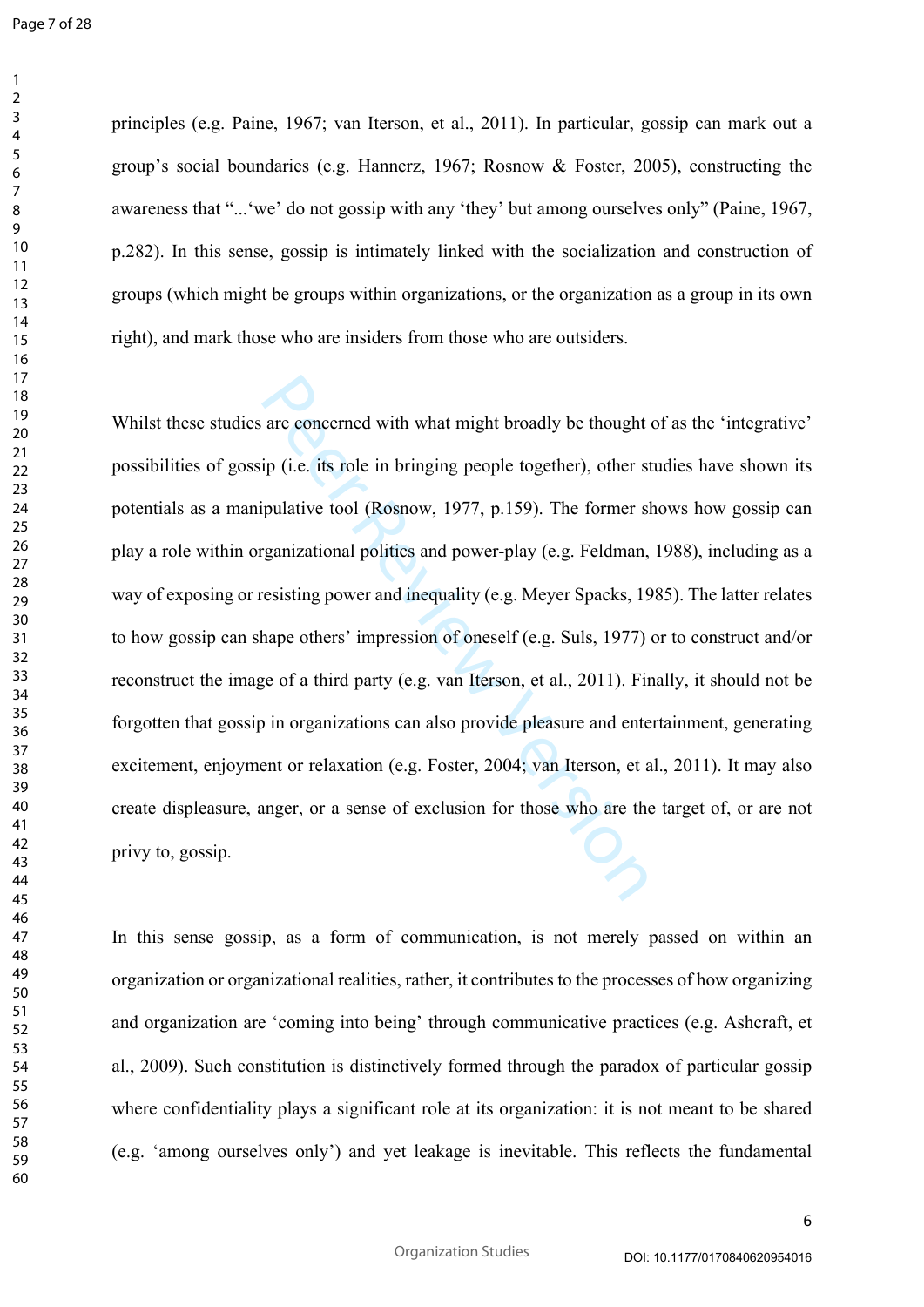$\mathbf{1}$  $\overline{2}$ 

question of CCO as to how language and communication are part of the creation of the social world: the ontogenesis of organization and organizing as such (Schoeneborn, et al., 2019). Among other things, CCO research empirically look at how different devices – such as tropes, lists, figures, models and other – in different modes – persuading, informing, bullshitting, gossiping – are used in actual conversations and unfold their constitutive and formative role in organizing collectives (Schoeneborn, et al., 2019).

2019) suggest that this is performed in three specific<br>organization as a social entity or actor, (b) organizion<br>organizationality as an attribute or degree. The first<br>mmunication as a process and organization as an e<br>emer Schoeneborn et al. (2019) suggest that this is performed in three specific ways: communication as constitutive of (a) *organization* as a social entity or actor, (b) *organizing* as a social practice or process, and (c) *organizationality* as an attribute or degree. The first way engages with the tension between communication as a process and organization as an entity. Organization is understood as an emergent and ever-fluctuating network of interlocking communication processes, rather than merely a container of communication. The second way takes an interest in the intersection between communication as a process and organizing as flows of practice, focusing on how for example initiatives, rituals and policies are continuously talked and written into being, edited and erased. The third way attempts to move beyond standard forms of organization and organizing, widening the gamut into networks, markets, social movements, communities, and so on. It is animated by the question of what makes these phenomena more or less 'organizational' (Dobusch & Schoeneborn, 2015; see also Blagoev, et al., 2019). Gossip may be involved in all of these processes, but, as we will argue later, may play a particular role for organizationality.

# **Introducing confidential gossip**

Our fundamental definition of confidential gossip is that it is that activity where gossip and secrecy overlap. This means it has some characteristics that are not present for all kinds of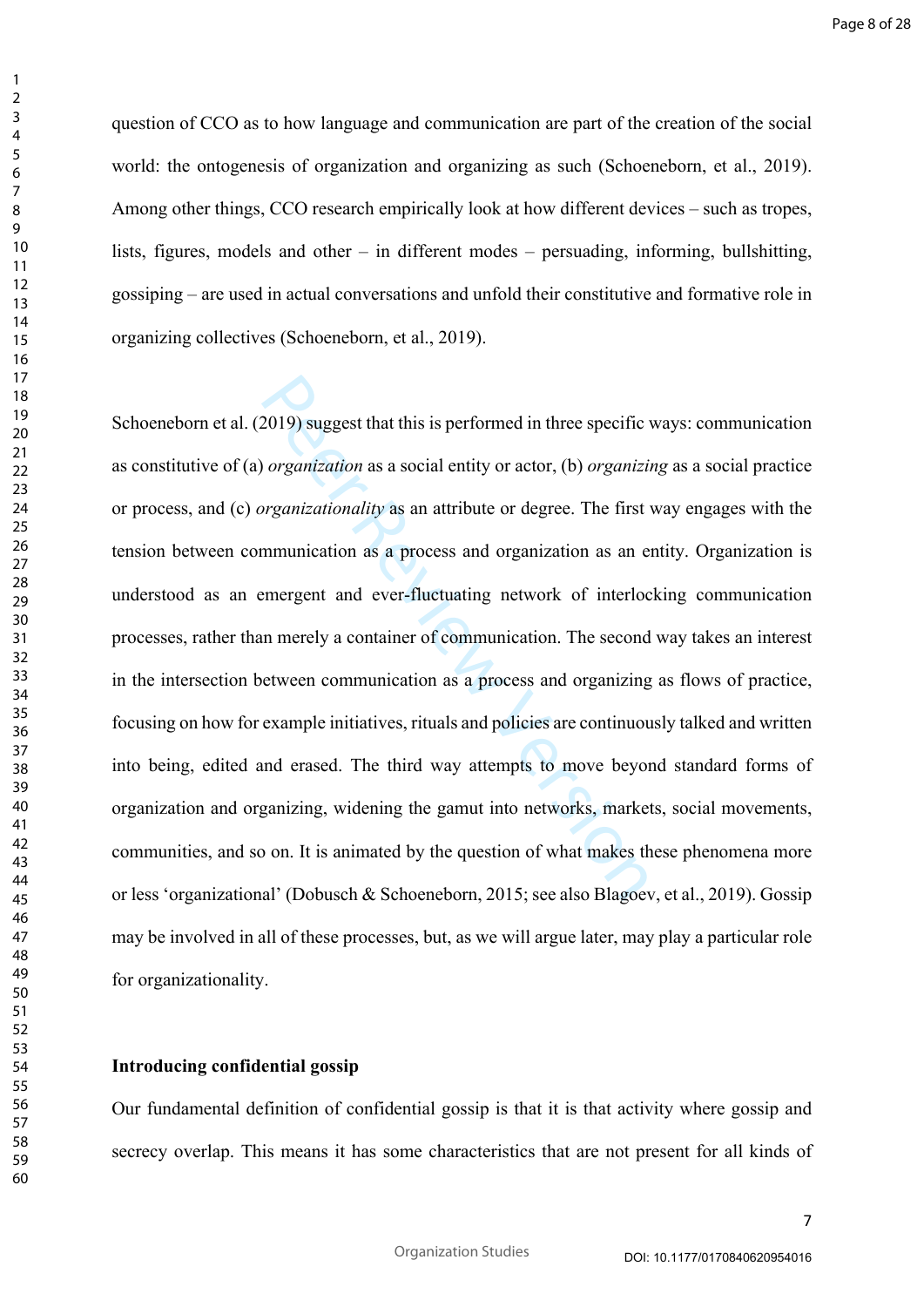Page 9 of 28

 $\mathbf{1}$  $\overline{2}$  $\overline{3}$  $\overline{4}$  $\overline{7}$ 

gossip (as well as lacking the characteristics of some kinds of secrecy, e.g. it has no legal enforcement). Regarding the former, we will argue that this characteristic renders it especially potent because secrecy has significant effects in terms of bestowing a sense of belonging to an in group, and also in generating a sense that the information being shared has a particular veracity. Gossip is, manifestly, a form of communication. Confidential gossip, for all that it entails secrecy, is also a form of communication, undertaken according to particular rules concerning who may and may not be communicated with, and about what.

by and may not be communicated with, and about what<br>in organization studies has identified secrecy as an<br>(Costas & Grey, 2014, 2016; Parker, 2016; Scot<br>a of analytical investigation (e.g. Anand & Rosen, 20<br>ecy Sissela Bok Recent scholarship in organization studies has identified secrecy as an important aspect of organizational life (Costas & Grey, 2014, 2016; Parker, 2016; Scott, 2015) and yet an underdeveloped area of analytical investigation (e.g. Anand & Rosen, 2008; Jones, 2008). The philosopher of secrecy Sissela Bok points to the etymology of secrecy and secrets as deriving from *secretum* and ultimately *secernere* meaning to separate or keep apart, and for this reason regards concealment as the defining trait of secrecy. Yet Bellman (1984, p.10) stresses a paradox surrounding practices of secrecy as its essential contradiction that "the informant who is telling a secret either directly or tacitly makes the claim that the information he or she speaks is not to be spoken". In this sense, secrecy is embedded with the inextricable dialectics between the withdrawal and the communication of knowledge (Horn, 2011). It is both known and unknown, both silent and communicable, to different groups and identities of people.

This dual character points to the way that the formation and maintenance of secrecy entails the construction and reconstruction of social relations and behaviour. In this way, as Costas and Grey (2016) argue, secrecy makes and shapes organizations by creating 'compartments' within which there is shared knowledge and around which there are boundaries, so that there are insiders and outsiders of secrecy according to who is in possession of secrets and who is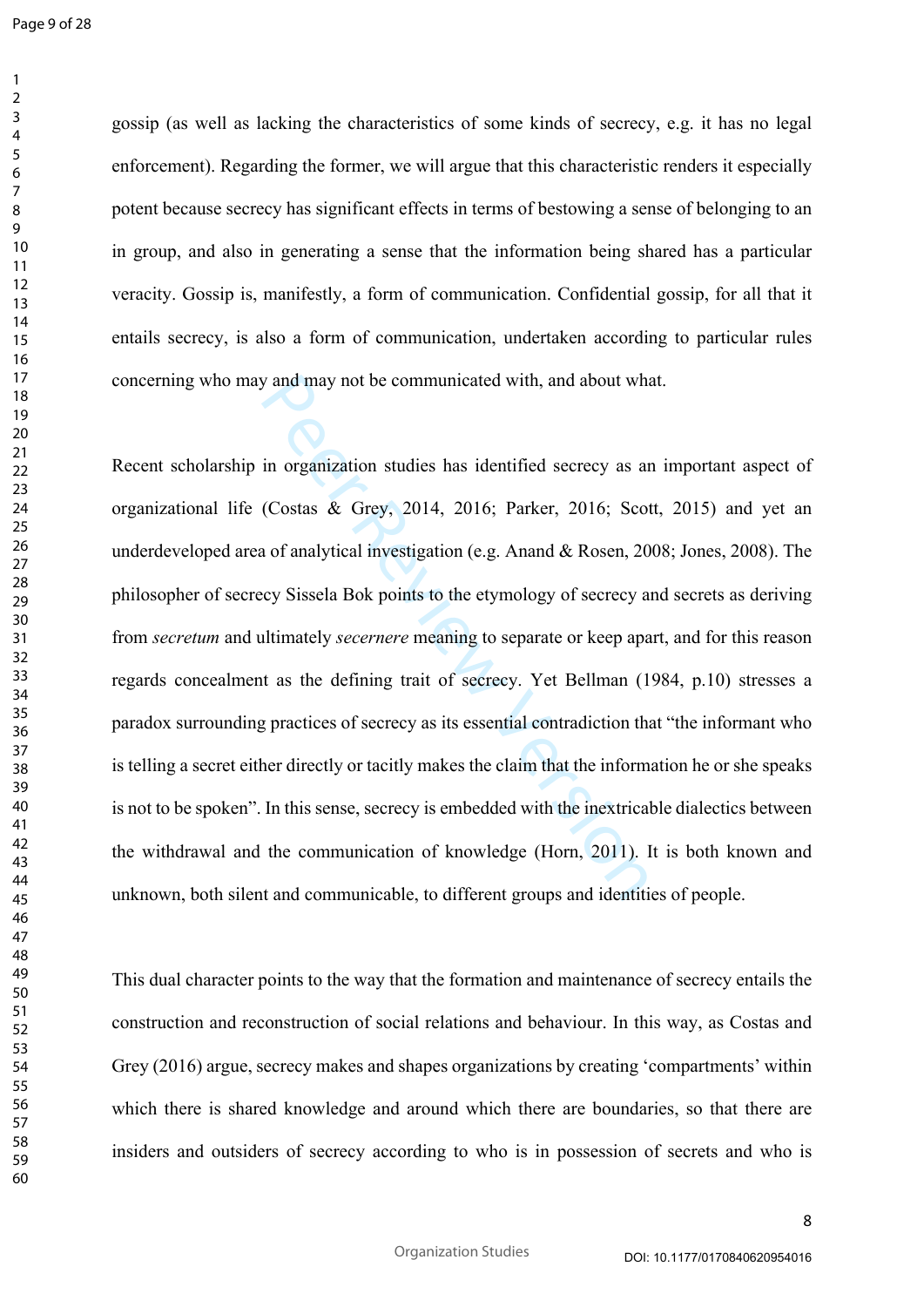excluded from them. In doing so, secrecy constitutes organization by constructing a 'hidden architecture of organizations' (Costas & Grey, 2016; see also Parker, 2016).

rdon & Posel, 2012, p.S3). The 'logics' are constituting of social relations such as membership, allowity, interpreting, and identifying 'us' and 'them'. There train, and/or split cliques and networks between and may cut a Unlike formal secrecy, enforced by laws and official organizational rules, informal secrecy is unofficially operated and maintained by social rules and norms (Costas & Grey, 2016). Informal secrecy has audience and contexts with "logics of making and unmaking particular to these contexts" (Hardon & Posel, 2012, p.S3). The 'logics' are constituted by and constitute the complex rendering of social relations such as membership, allowing different ways of selecting, presenting, interpreting, and identifying 'us' and 'them'. Therefore, informal secrecy is able to form, maintain, and/or split cliques and networks between and within the units of an organization that may cut across the formal organizational structure (Parker, 2000). Participating in informal secrecy can offer opportunities and tensions to explore networking and social capital in organizations by being part of the 'right network', which can provide an individual with first-hand information about upcoming projects and career opportunities. However, when informal secrecy brings social differentiation, it simultaneously requires the differentiation to be maintained, despite the "seductive temptation [of breaking] through barriers by gossip or confession" (Simmel, 1950, p.466). Hence, when informal secrecy is created to serve certain purposes and to protect vulnerabilities, it is itself vulnerable to betrayal.

While studies of workplace gossip have indicated its 'non-triviality' in organizational processes, they do not have a specific focus upon, although they do sometimes touch on, gossip as a form of secrecy (e.g. Kurland & Pelled, 2000, p.432; Michelson, et al., 2010, p.380). Confidential gossip can be regarded as having all of the various characteristics of gossip identified in the literature discussed above, but with the additional feature of being shared as a form of informal secrecy. Costas and Grey (2016, p.93-97) suggest that this entails the use of

 $\mathbf{1}$  $\overline{2}$  $\overline{3}$  $\overline{4}$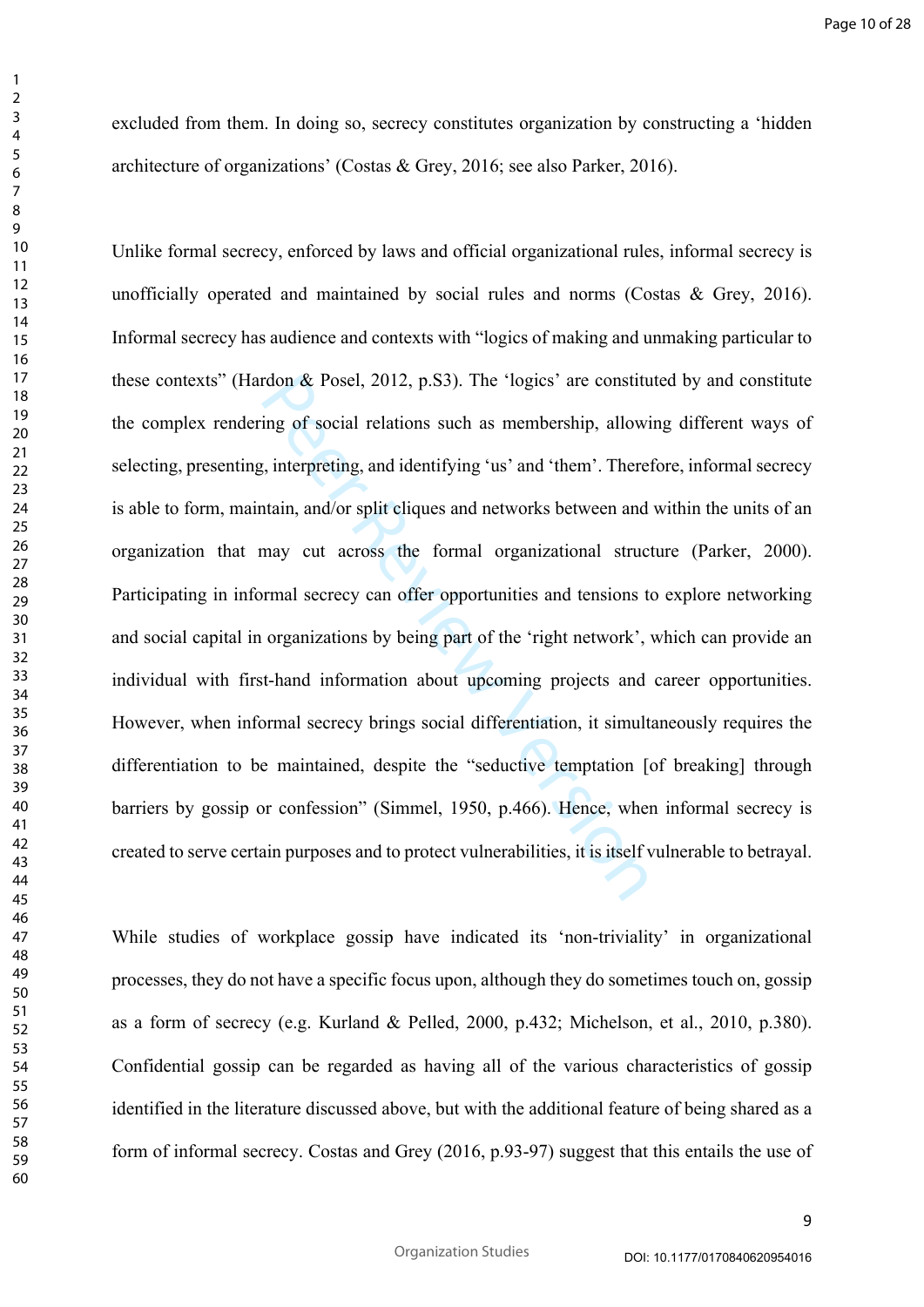Page 11 of 28

 $\mathbf{1}$  $\overline{2}$  $\overline{3}$  $\overline{4}$ 

particular verbal and non-verbal cues which highlight the confidentiality of a particular exchange of gossip. Phrases such as 'you must keep this to yourself', 'this is just between us' or 'within these four walls' are all common examples of such cues. Non-verbal cues might include facial gestures or the lowering of the voice. Confidential gossip might be exchanged with a particular injunction about who it can and cannot be shared with (e.g. 'don't tell X') but more generally participants may be assumed to know with whom it is appropriate or inappropriate to share the gossip (Costas & Grey, 2016, p.97).

re the gossip (Costas & Grey, 2016, p.97).<br>
ween gossip and confidential gossip is sometimes<br>
e that many studies link gossip to discussion of abset<br>
degree of confidentiality (i.e. with respect to that third<br>
e case: it i The distinction between gossip and confidential gossip is sometimes a hazy one, but it is meaningful. It is true that many studies link gossip to discussion of absent third parties, which might denote some degree of confidentiality (i.e. with respect to that third party). But even that is not necessarily the case: it is quite possible conceptually, and no doubt common empirically, for X and Y to gossip about Z ('have you heard that Z is getting married?') and for Y to then discuss this with Z ('I hear you are getting married'). Gossip becomes confidential when it involves marked boundaries surrounding the shared knowledge and the processes of guarding the boundaries ('don't tell Z, but s/he is going to get the sack'). Equally, gossip about third parties might be confidential not with respect to the third party but to a fourth party ('have you heard, Z is getting promoted but don't tell A, because s/he will be envious').

It is therefore most certainly not the case that gossip always carries a connotation of secrecy or confidentiality. For it is easy to identify some cases of gossip which are not confidential at all (e.g. workmates gossiping about celebrities) and other cases where there is a strong expectation that the information will be rigorously guarded (e.g. gossip about deeply personal or criminal matters). But between these extremes there may well be a lack of clarity about exactly who can and cannot be included in gossip. Very often gossip is passed on in the full knowledge that it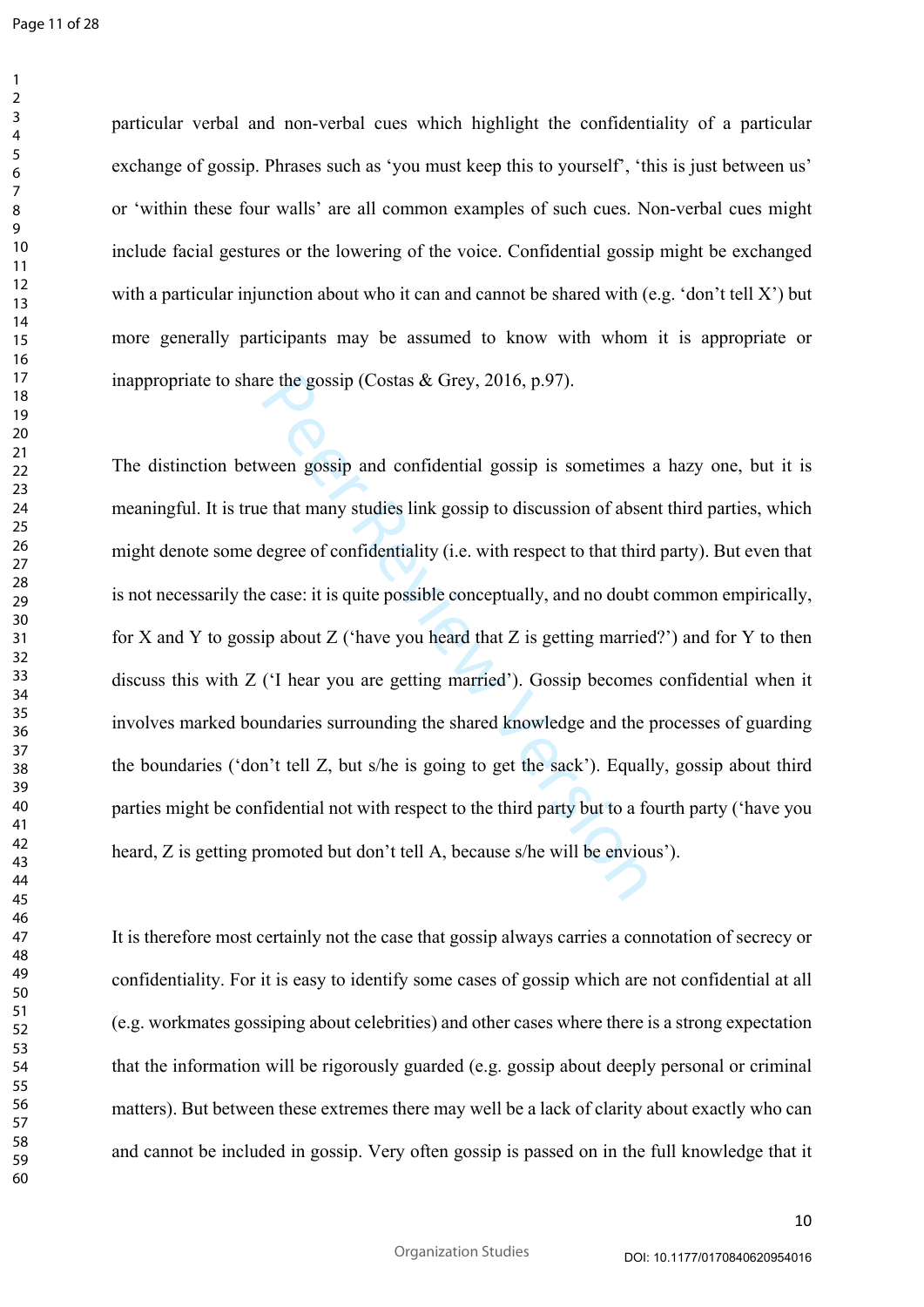will be spread further. Even gossip accompanied with the injunction 'don't tell anyone' might within context contain a tacit understanding that this means 'you can tell X but don't tell Y'. This means that gossip may become "secret" depending on who is being spoken to (Michelson, et al., 2010, p.380), and so the line between confidential gossip and gossip is both contextdependent and mutable. It is, nevertheless, a line the strength of which will be indicated by the wording of way the gossip is communicated and the extent of its overtness.

arkers to denote confidentiality does not in itself tel<br>about the information being shared that makes it set<br>s. Horn (2011, p.108-109) identifies the three "logics<br>that of *secretum*, or locking away, the second is *ar*<br>on The use of verbal markers to denote confidentiality does not in itself tell us why this is being done (i.e. what it is about the information being shared that makes it sensitive), only that, for whatever reason, it is. Horn (2011, p.108-109) identifies the three "logics of secrecy" of which the first is, indeed, that of *secretum*, or locking away, the second is *arcanum*, also meaning locking away but connoting the hiding of something special, and the third is *mysterium*, an almost supernatural sense of what is hidden such that has the capacity to "elicit awe" (Luhrmann, 1989, p.138).

Thus making gossip secret *itself* communicates something over and above whatever information may be shared: the very fact of it being secret (*secretum*) communicates that this is some 'special' sort of information (*arcanum)*, perhaps even something 'magical' (*mysterium*). By extension, it may suggest to those who are (and who are not) included in the secret that they are (or are not) special sorts of people. The consequence of this is that although confidential gossip has all of the characteristics of gossip with the addition of secrecy, it does not follow that those characteristics are unchanged as a result of secrecy being added. In other words, confidential gossip is not *just* 'gossip plus confidentiality'. It becomes qualitatively different from gossip in general. Put another way, confidentiality meaningfully changes the

 $\mathbf{1}$  $\overline{2}$  $\overline{3}$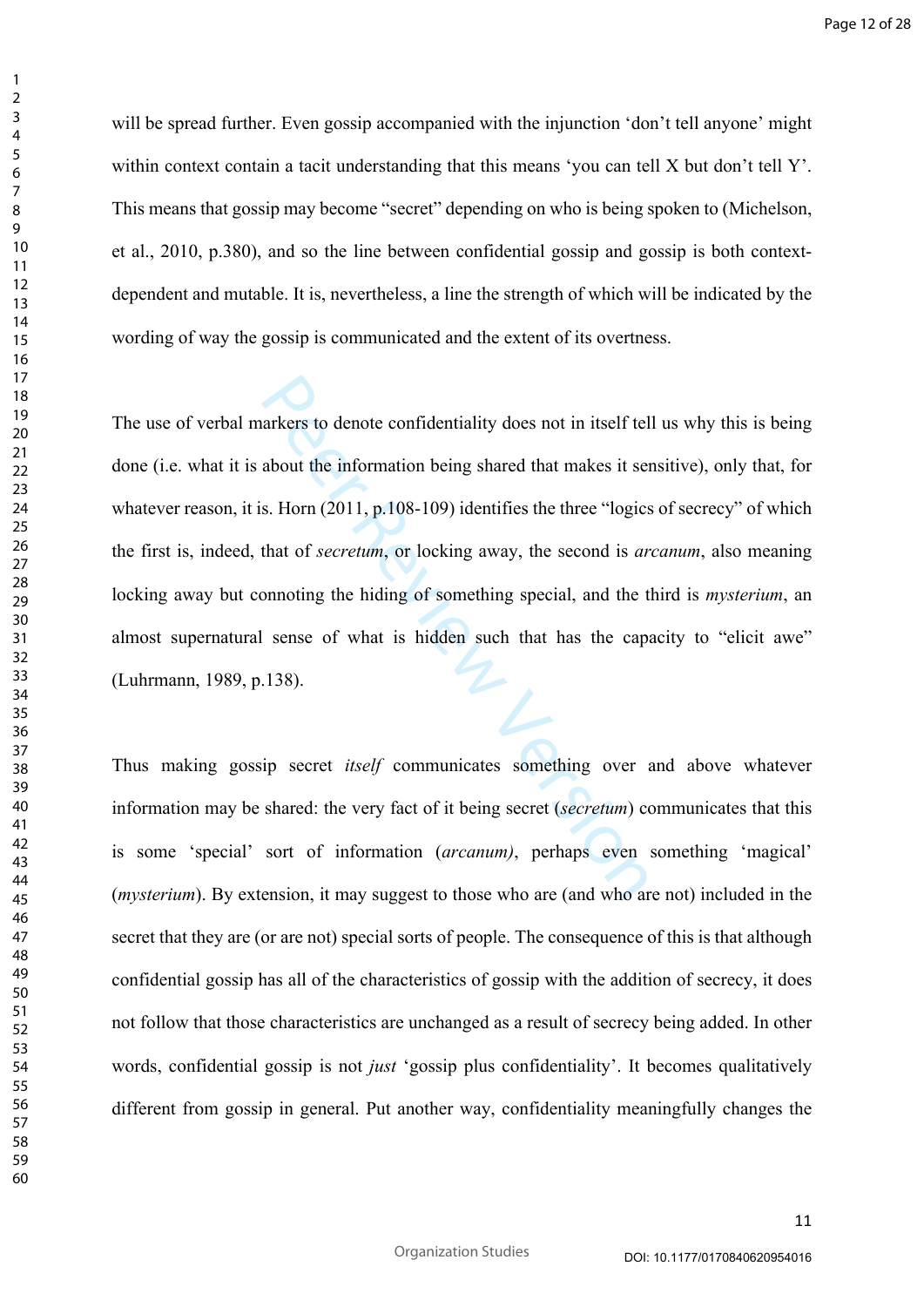$\mathbf{1}$  $\overline{2}$  $\overline{3}$  $\overline{4}$  $\overline{7}$ 

Simmel's (1906/1950) central insight that secrecy powerfully shapes social relations by creating insiders and outsiders who share (or are excluded from) very strong bonds is crucial here (see also Costas & Grey, 2014, 2016; Dalton, 1959; Schein, 1985). Secrecy has a mystique about it, generating a sense of exclusiveness amongst those who share secrets but also a temptation to hint at knowledge of secrets in order to boost a sense of importance. When there is the 'thrill' of secrecy, the pleasure of gossiping can be intensified. Conversely, when secrets are revealed, the sense of anger, loss or betrayal can be significant.

a sense of exclusiveness amongst those who shat knowledge of secrets in order to boost a sense of im ecy, the pleasure of gossiping can be intensified. Con use of anger, loss or betrayal can be significant.<br>
dential gossip In relation to confidential gossip this means that the various things that gossip 'does' in organizations are likely to be inflected differently and perhaps heightened when confidentiality is added to the mix. For example, gossip about 'the way things are done around here' might be taken especially seriously if it is shared with an imprecation to confidentiality because the mystique of secrecy means that it is more likely to be regarded as more real and true as "the 'truth' behind the 'truth'" (Stewart & Strathern, 2004, p.38): If the things being kept concealed were not important or special, why would they be confidential? In this way, even though confidential gossip may be perceived as more invasive or destructive than gossip, people might accept or perhaps even encourage it as it can be a form of 'triangulation' of what is open knowledge, exploring what is going on 'behind the scenes' and supplementing certain understanding of organizational life. For example, a new joiner to an organization might be told one thing in a formal induction session but then told, in confidence, that the reality is rather different, and would be likely to take this as the 'real truth'.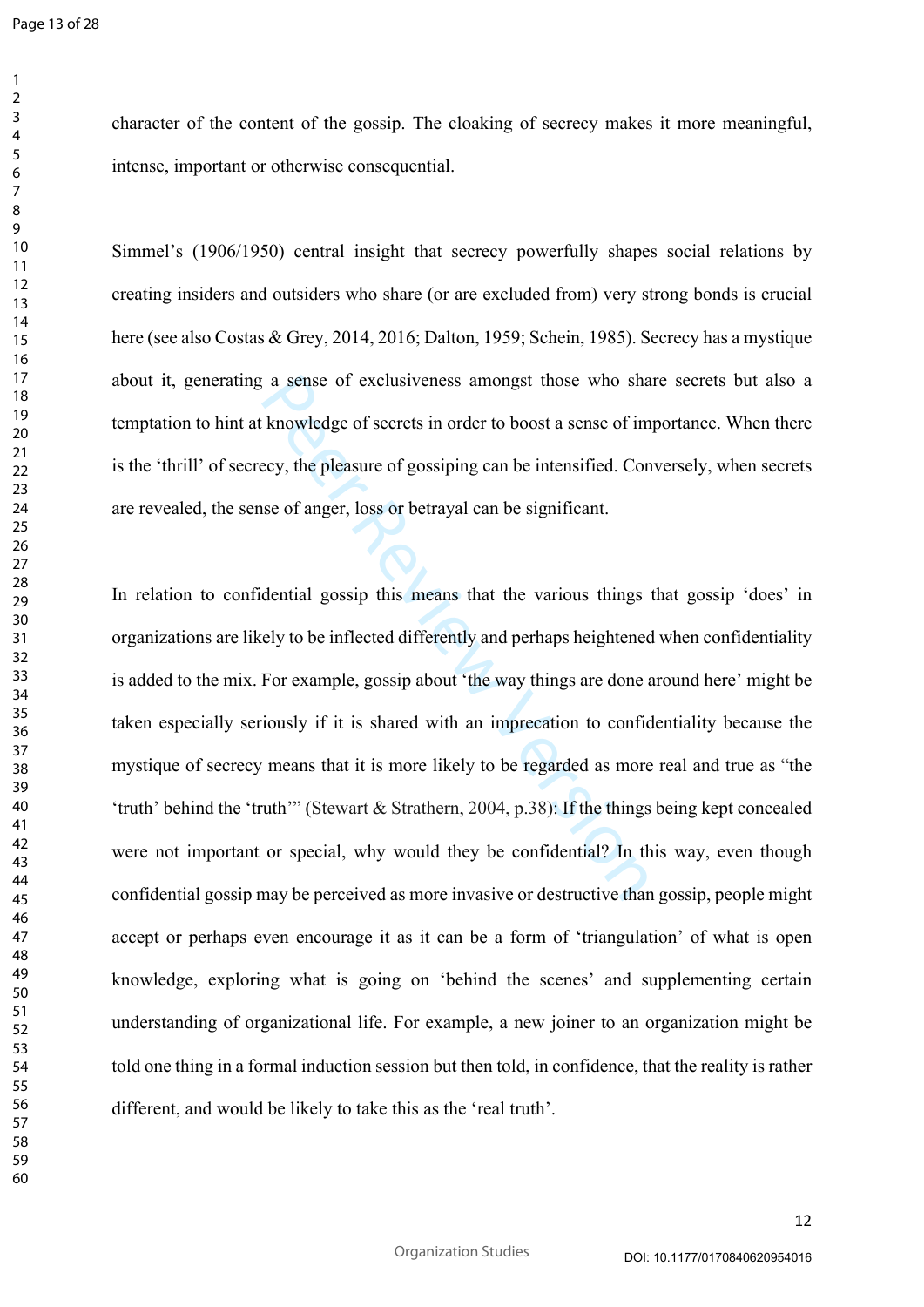While confidential gossip constructs a strong and 'aristocratic' sense of 'us' as insiders, the formation of groups is built alongside the possibilities of their 'de-formation' or collapse. The emotional pleasure of belonging also carries with it a vulnerability. For the individual, that includes the possibility of themselves being the subject of confidential gossip amongst others, or the things that they have confided being repeated without their knowledge or agreement. In this sense, confidential gossip circles, similar to other secretive groups, are "emotionally tightly knit...[partially as] the direct result of the cost of betrayal" (Luhrmann, 1989, p.160)

he direct result of the cost of betrayal" (Luhrmann, 1<br>connectivity and tensions, confidential gossip enabricipants to manage communication topics and traject<br>ticipants to manage communication topics and traject<br>up identif With its emotional connectivity and tensions, confidential gossip enables gossip producers along with other participants to manage communication topics and trajectories and to influence (individual and) group identification. Such management might be achieved through forming 'strategic ambiguity' (Eisenberg, 1984) that facilitates indirectness and avoidance of communication (e.g. Hallett, et al., 2009) and leaves room for ongoing adjustment of evaluation that shapes communication trajectories. In this way, evaluation could – at first – be constructed implicitly (Hallett, et al., 2009), for as Bergmann (1992, p.154) "the delicate character of an event is constituted by the very act of talking about it cautiously". In the process of developing and shaping directions of evaluations (e.g. praise or criticism of particular behaviour), confidential gossip generates 'organizing properties' (Christensen, et al., 2017) that stimulate participants' ongoing discussions and learning about what 'appropriateness' means *to them*. Because of the mystique of secrecy, knowledge imparted as secrets about what 'we' are and what 'they' are is more likely to be taken as *the* reality and therefore to have an especially strong impact upon group (and individual) identity recognition. By talking a specific sense of 'appropriateness' into existence, confidential gossiping regulates group behaviour, which in turn reinforces a sense of characterization and identification for being 'us' and not like 'them'. This process might also create identification tensions for some participants whose situated

 $\mathbf{1}$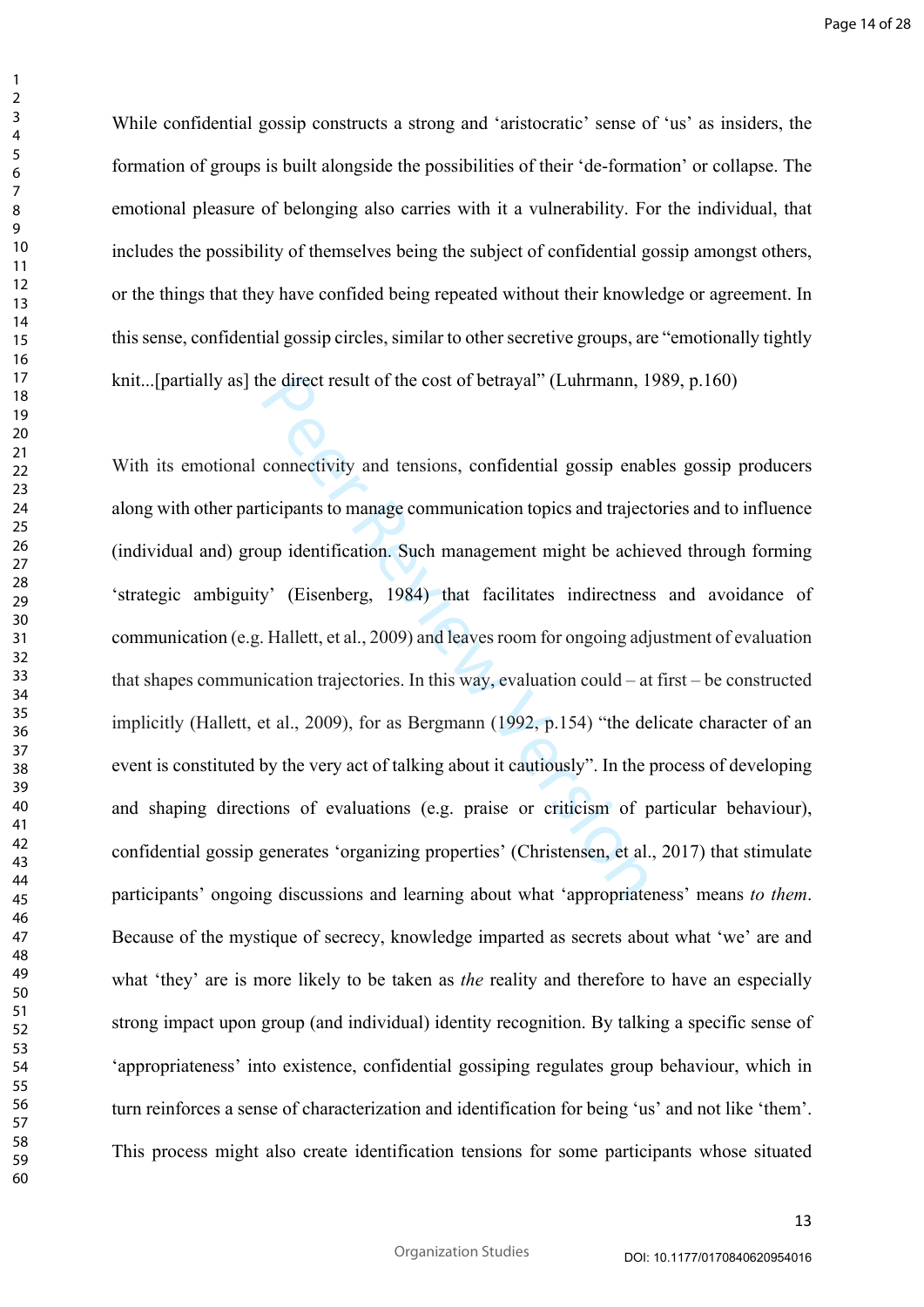understanding of 'appropriateness' are competing with the shared understanding (Winkler, et al., 2020), leading to the weakening or even the breaking of social bonds. In this sense, confidential gossip can be a source of (generating and expressing) dissent and simultaneously a way of its management.

e other way, can be shared amongst participants w<br>we might expect confidential gossip to be especially<br>xts where open communication is for some reason di<br>clude organizations which have a culture of bullyin<br>ict and politici This means that information which is particularly controversial, or resistant to power structures, or sensitive in some other way, can be shared amongst participants whilst being kept from others. In this sense, we might expect confidential gossip to be especially prevalent in particular organizational contexts where open communication is for some reason difficult or discouraged. Examples might include organizations which have a culture of bullying, or where there are high levels of conflict and politicization. This is both because confidential gossip can protect participants from bullying and conflict, and also because it can be a vehicle for these things to occur (e.g. Crothers, et al., 2009; Feldman, 1988).

From the perspective developed here, confidential gossip with its situational embeddedness in local settings concerns ongoing social processes in which secrecy is initiated, sustained, and enforced through social interaction, and in turn shapes social interaction. When we gossip about others who are known to us, we are interacting with the structural feature of social relations that presuppose a measure of ignorance and reciprocal secrecy. Thus, confidential gossip is a genre of informal communication which selectively circulates intentionally and informally concealed knowledge within a particular social network. It is shared among selected members of the network who are both privy and relevant to the circulated knowledge and have shared interests. At the heart of confidential gossip lie social relations that are the cause and consequence of confidential gossip. At the centre of its constitution of organizationality lies its processes and influence as a metaphorical crayon that draws and redraws a map of socialization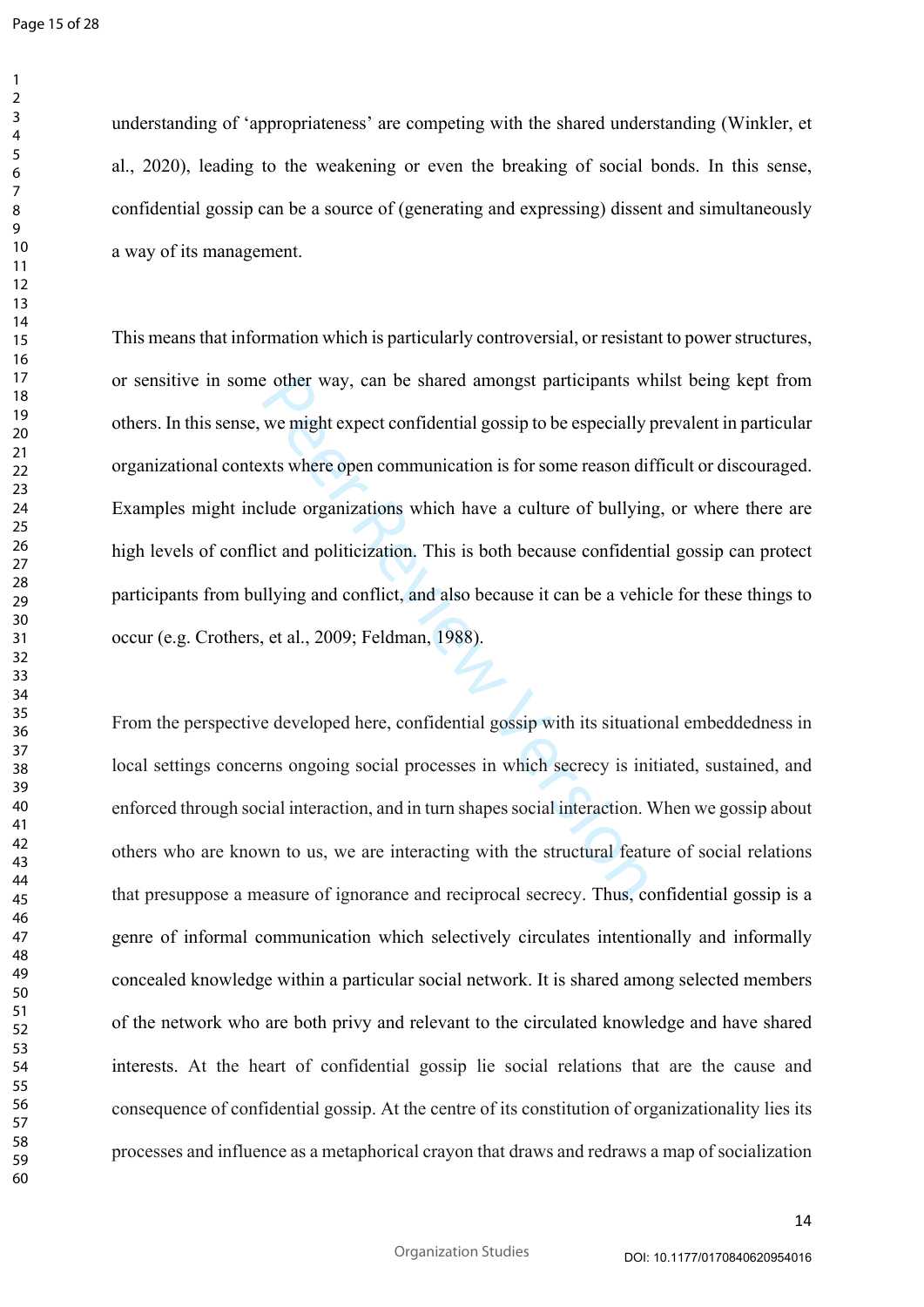and social relations at work, being powerfully persuasive that it communicates the 'inside truth'.

Schoeneborn et al. (2019) make the point that CCO implies a 'low threshold' view of what an organization, or organizing, may be. From a CCO point of view the organizationality, as Schoeneborn et al. (2019) label it, of collectives can emerge in almost any fashion, whenever collective action is called upon (see also Taylor & Van Every, 2000). Importantly, this means that the 'organizationality' of a social phenomenon is not a yes/no question but rather a matter of degree (Blagoev, et al., 2019; Dobusch & Schoeneborn, 2015).

called upon (see also Taylor & Van Every, 2000). In<br>nality' of a social phenomenon is not a yes/no questi<br>et al., 2019; Dobusch & Schoeneborn, 2015).<br>dential gossip has particular potential to cast light<br>'onfidential gossi In this sense, confidential gossip has particular potential to cast light on the emergence of organizationality. Confidential gossip in organizations is not only a means of knowledge exchange with semantic understanding, but also a way to render organizational members' social recognition, perception, and awareness of organizational life. The collaborative production of confidential gossip through its participants shapes individual construction processes of social realities at work, influences desires and motivations of individuals and groups, and affects power structures in both preferred and unintentional ways that in turn 'breeds' the confidential gossip predominantly. Confidential gossip is in this way a ploy for insiders to achieve individual- and/or group-interests. Processes of constructing, maintaining and breaching confidential gossip may not be identical across organizations, and hence are engaged by and embedded within a certain specialness and uniqueness of an organization. Thus, by partaking in confidential gossip, participants reinforce their recognition of organizational existence.

# **How can we study confidential gossip?**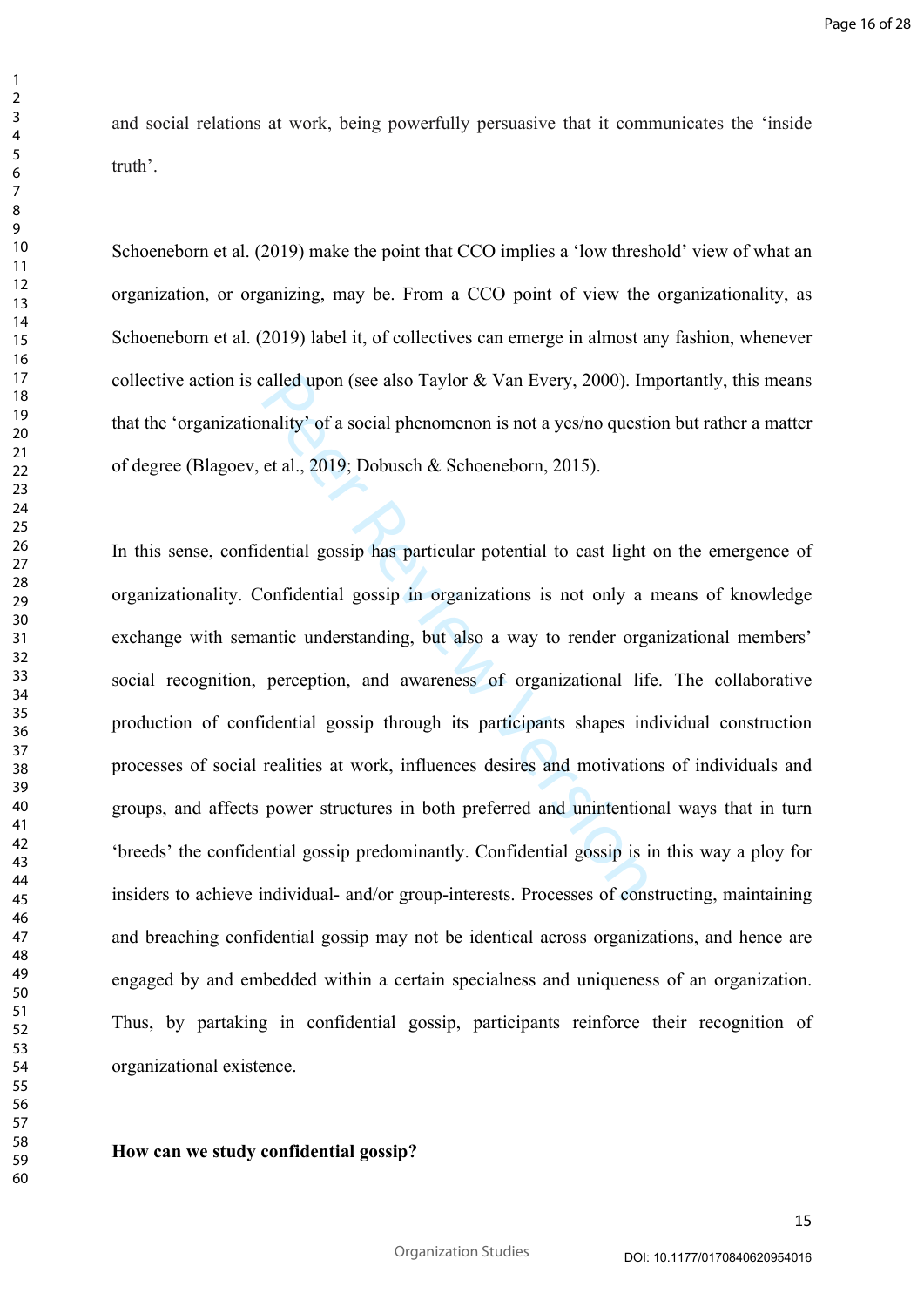Page 17 of 28

 $\mathbf{1}$  $\overline{2}$  $\overline{3}$  $\overline{4}$  $\overline{7}$ 

So far, we have put forward the idea of confidential gossip as a purely theoretical concept. Ultimately, it would require empirical exploration, to which there are formidable methodological barriers. Research on confidential gossip is by definition methodologically challenging, given its character as a subset of both informal secrecy and gossip and therefore its social ephemerality, contextuality, sensitivity, and embeddedness. Confidential gossip, similarly to gossip, is an ephemeral activity that is difficult to 'catch in the act' of being perpetrated (van Iterson, et al., 2011). It emerges, submerges, and remerges in between social connections and tensions, between interpersonal attachments and detachments.

rson, et al., 2011). It emerges, submerges, and remer<br>sions, between interpersonal attachments and detach<br>blogical challenges of confidential gossip and the<br>tial gossip, we draw in the first instance on the empit<br>to consid Given the methodological challenges of confidential gossip and the similarities between general and confidential gossip, we draw in the first instance on the empirical studies on gossip as a reference point to consider how to study confidential gossip. Empirical studies on gossip are primarily ethnographic focused and mainly conducted in the domains of anthropology, sociology and psychology with some attention paid by gender and socio-linguistic studies. Gossip has also been explored through several other approaches across disciplinary domains, including archive studies (e.g. Besnier, 1989), diary studies that utilizes a structured diary record with 7-point scale questions and open questions (Waddington, 2005), experimental research (e.g. Cole & Scrivener, 2013), online research that focuses on conversations on electronic bulletin boards (Harrington & Bielby, 1995), questionnaire studies (e.g. Baumeister et al., 2004; Grosser et al., 2010), and interview studies (e.g. Hafen, 2004; Mills, 2010).

The ephemeral, contextual, sensitive, and embedded characters of confidential gossip distinguish it from other ways of speaking. It may primarily be accessed through exploring meanings and social interaction. Qualitative methods are particularly appropriate as they can be used to capture the narratives and actors' interpretations of situations and people (Filstead,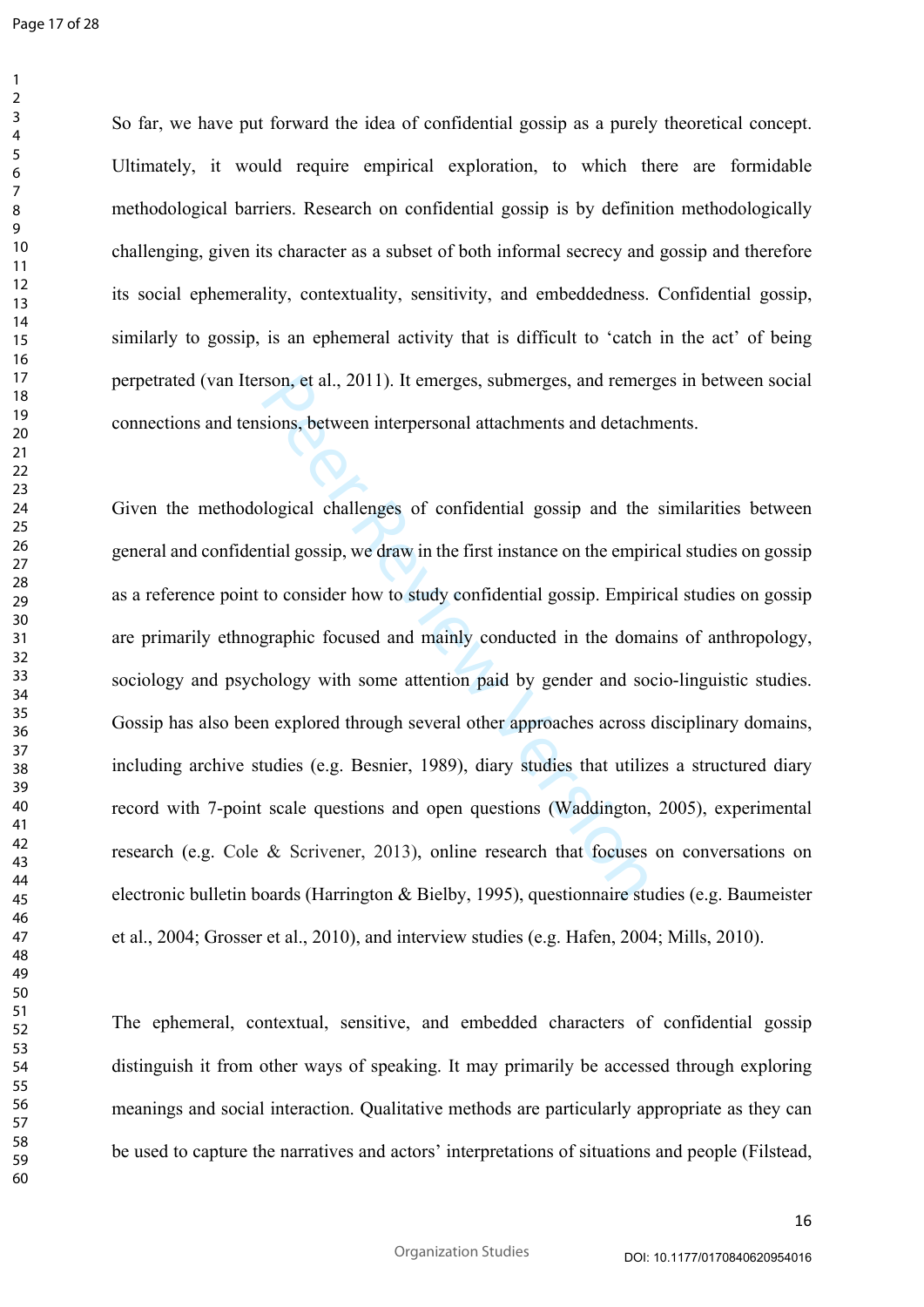1970). This points to ethnographic methods as a possible way to access confidential gossip for, as Edgar Schein notes in relation to his work on secrecy and in-groups, "you had to be a real insider to know" (Schein, 1985, p.100). It is a topic eminently suited to what Anselm Strauss apocryphally referred to as 'hanging around and listening in' by residing at the heart of social life in an organization. It brings the particularities and 'irrationalities' of off-the-stage life (Goffman, 1959) to the fore by giving a view of the variability of forms of organizing, the multiplicity of social relations that constitute such various forms, the diverse connectivity that ties the social relations in particular ways, the rules that are developed to maintain the connectivity, and the sanctions that are introduced to prevent the maintenance from being hindered.

I relations that constitute such various forms, the divideos in particular ways, the rules that are develoses and the sanctions that are introduced to prevent the main and sanctions that are introduced to prevent the main Ethnographic studies on gossip have been predominately conducted by anthropologists. Researchers often work as participant observers such as staying residents (e.g. Colson, 1953; Hannerz, 1967; Haviland, 1977) and team members in an organization (e.g. Kniffin & Wilson, 2005). The importance of participant observation is noted by Hannerz (1967, p.45) as that "probably there is no other way of acquiring knowledge about gossip", which can make the disconnected connected, make sense of the nonsense, make the obscure clear, make the silly funny (Roy, 1959). Somewhat in contrast, Colson (1953) acts as both participant observer and non-participant observer for particular age groups of informants. Studies also utilize two types of invisibility when researchers are non-participant observers and are absent during the occurrence of (certain) empirical evidence, including the use of electronic devices to record participants in a particular setting (e.g. Thornborrow & Morris, 2004 videotaped a TV show), and participants recording/taping their own social interaction (e.g. Guendouzi, 2001).

 $\mathbf{1}$  $\overline{2}$  $\overline{3}$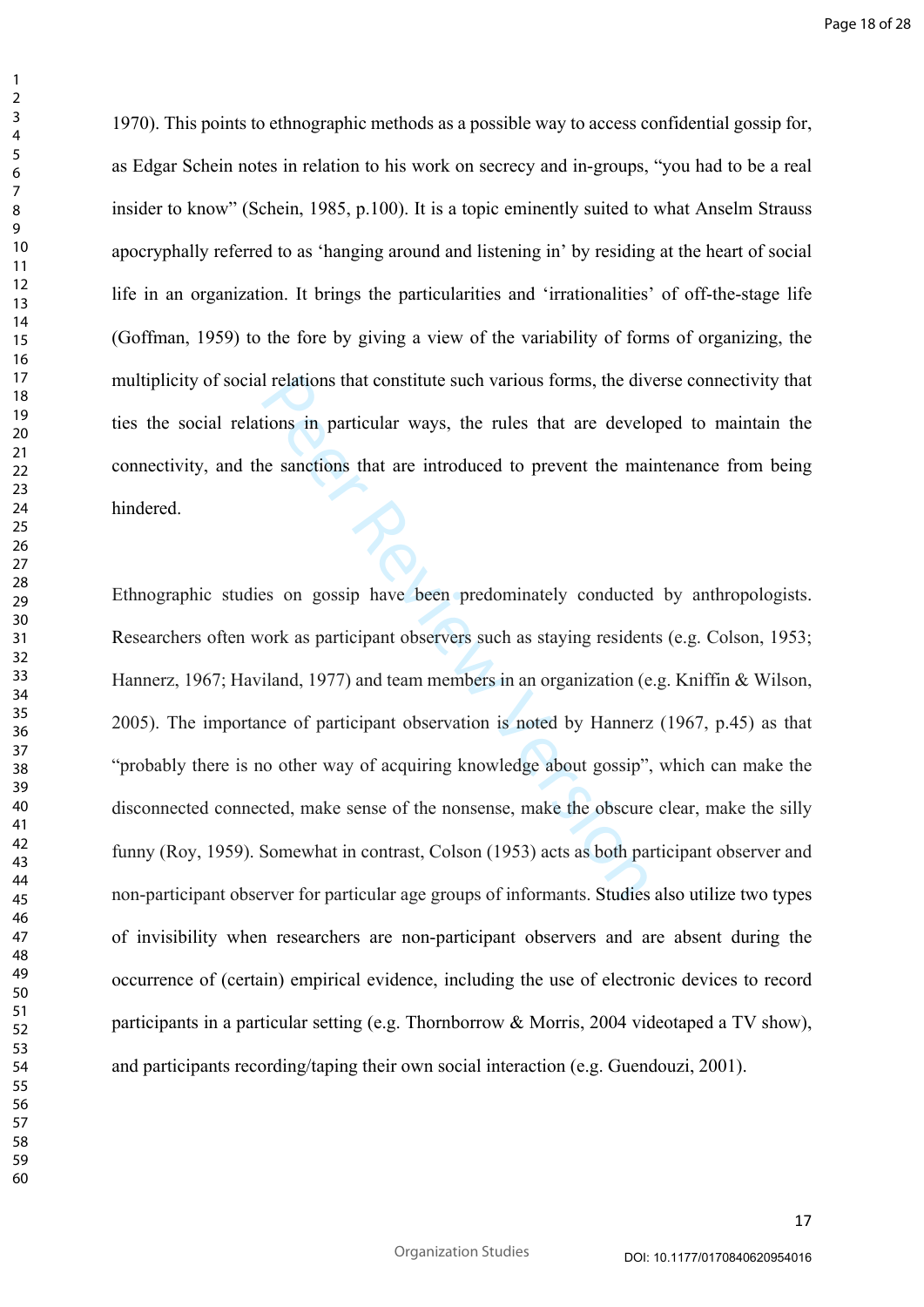$\mathbf{1}$  $\overline{2}$  $\overline{3}$  $\overline{4}$ 

ties of meanings and implications surround confiden<br>on' hopefully is close enough to the quotidian exper<br>such experiences into the taken-for-granted parts of<br>th might not be a 'fly on the wall' method, researcher<br>plete obs Linking these studies on gossip to confidential gossip, the methodological character of participant observation enables researchers to conduct a 'curious kind' of empirical work on confidential gossip through forming an 'inbetweener position' with both closeness and distance in the field. Being a relative outsider could help to capture wider socialization contexts and processes in which confidential gossip might be embedded. Being a relative insider could enable researchers to be a member of the social system being studied and to interpret and 'translate' the subtleties of meanings and implications surround confidential gossip. Hence the 'inbetweener position' hopefully is close enough to the quotidian experiences and yet distant enough to not turn such experiences into the taken-for-granted parts of organizational life. In such scenarios, which might not be a 'fly on the wall' method, researchers are neither complete participant nor complete observer. And, of course, fieldwork practices are contextually and biographically varied (Van Maanen, 2011), so how we engage in and with the field is largely shaped by what we want to know. Therefore the specific design of fieldwork on confidential gossip will be shaped by particular purposes and focuses as well as situated access negotiation(s).

Each of the possible methods requires the confirmation of ethical approval from relevant institution(s) and of research consent from its participants prior to the conduct of research. Among the discussed methods, ethics for ethnographic methods on confidential gossip might be the most complicated. The social embeddedness and contextuality of confidential gossip indicate that if it is to be found, it would be interwoven in the wider socialization. Therefore observational studies on confidential gossip might involve a broader focus on a wider range of interaction than confidential gossip itself. Moreover, given the undesirability of being identified as (confidential) gossipers (e.g. Bergmann, 1993), making confidential gossip a direct and explicit focus to the observed might make it difficult, if not impossible, for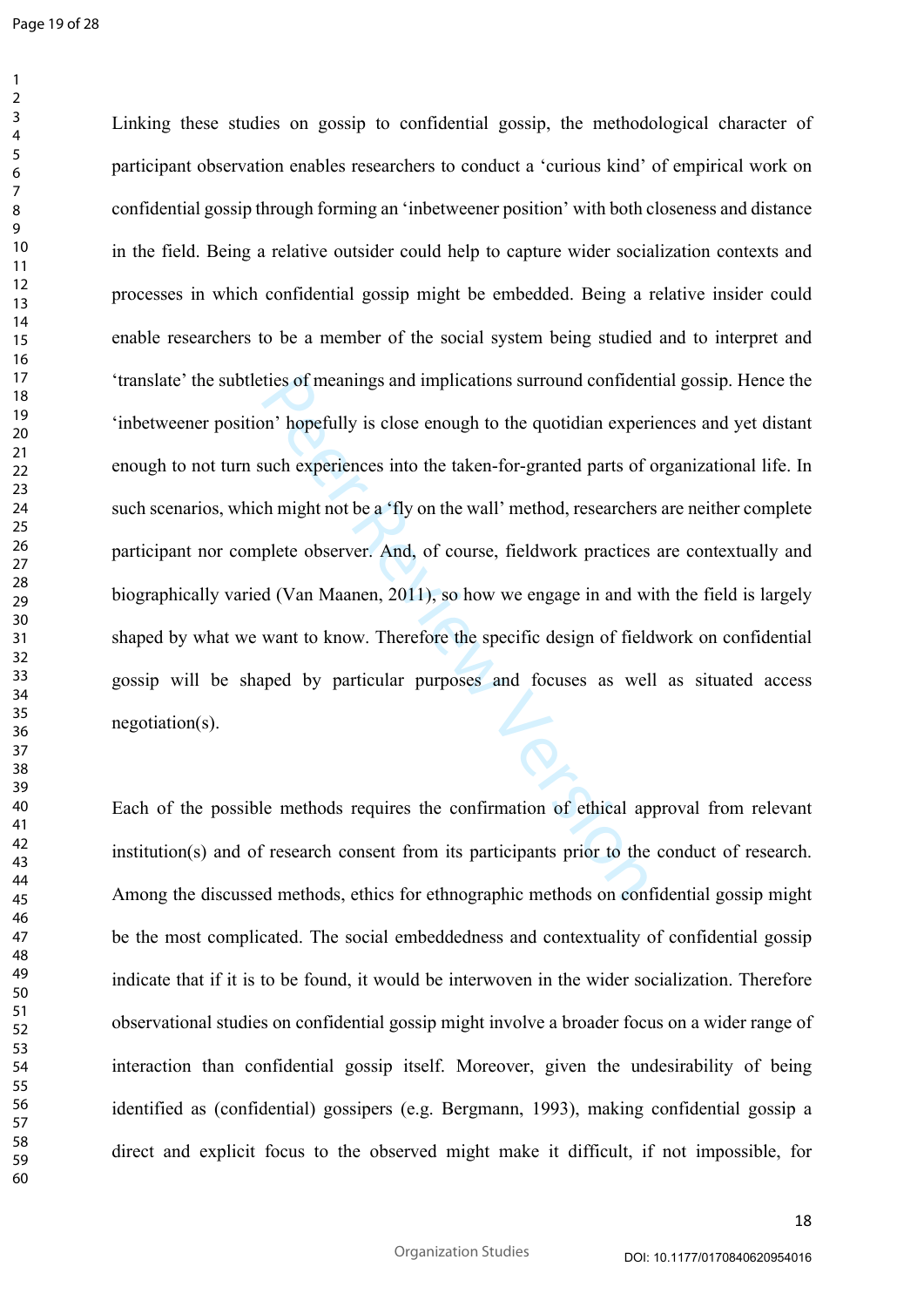researchers to be actually included in confidential gossip. This points to the particular ethical complexities that attend the research on confidential gossip which, in its nature, might be sensitive and which was to some degree being covertly studied.

Ily accomplished" (Calvey, 2008, p.908). Thus eth<br>confidential gossip should draw on a 'situated ethics<br>o Calvey, 2008) that pays more attention to ethics '<br>t al., 2017, p.16) and "contingent, dynamic, temp<br>lvey, 2008, p.9 Roulet et al. (2017) emphasize that ethical consideration of any (degrees of) covert study should be context dependent, as "it is in the particular cases of the here and now with participants that ethics are situationally accomplished" (Calvey, 2008, p.908). Thus ethical considerations of research conduct on confidential gossip should draw on a 'situated ethics perspective' (Roulet, et al., 2017; see also Calvey, 2008) that pays more attention to ethics "as an ongoing social practice" (Roulet et al., 2017, p.16) and "contingent, dynamic, temporal, occasioned and situated affairs" (Calvey, 2008, p.912). The characteristics of confidential gossip as a genre of informal, evaluative and sensitive communication require researchers to conduct the research within ethical boundaries without triggering the dangers of hidden agendas, especially regarding the issues of privacy invasion to both the researched and the researchers, and sufficient protection of participants' identities both during and after fieldwork.

Despite all of these challenges, we should not give up on the attempt to study confidential gossip empirically. Going back to the stylised example of an interaction with which we began this essay, readers might consider how often they, themselves, take part in interactions of this sort. Our own experience is that they are commonplace and, to that extent, there is a face validity in the claim that they are an important part of organizational life which we, as researchers, should seek to understand. If that poses difficulties then we need to find ways to overcome them rather than shy away from studying this aspect of organizations.

Organization Studies

# **Conclusion**

 $\mathbf{1}$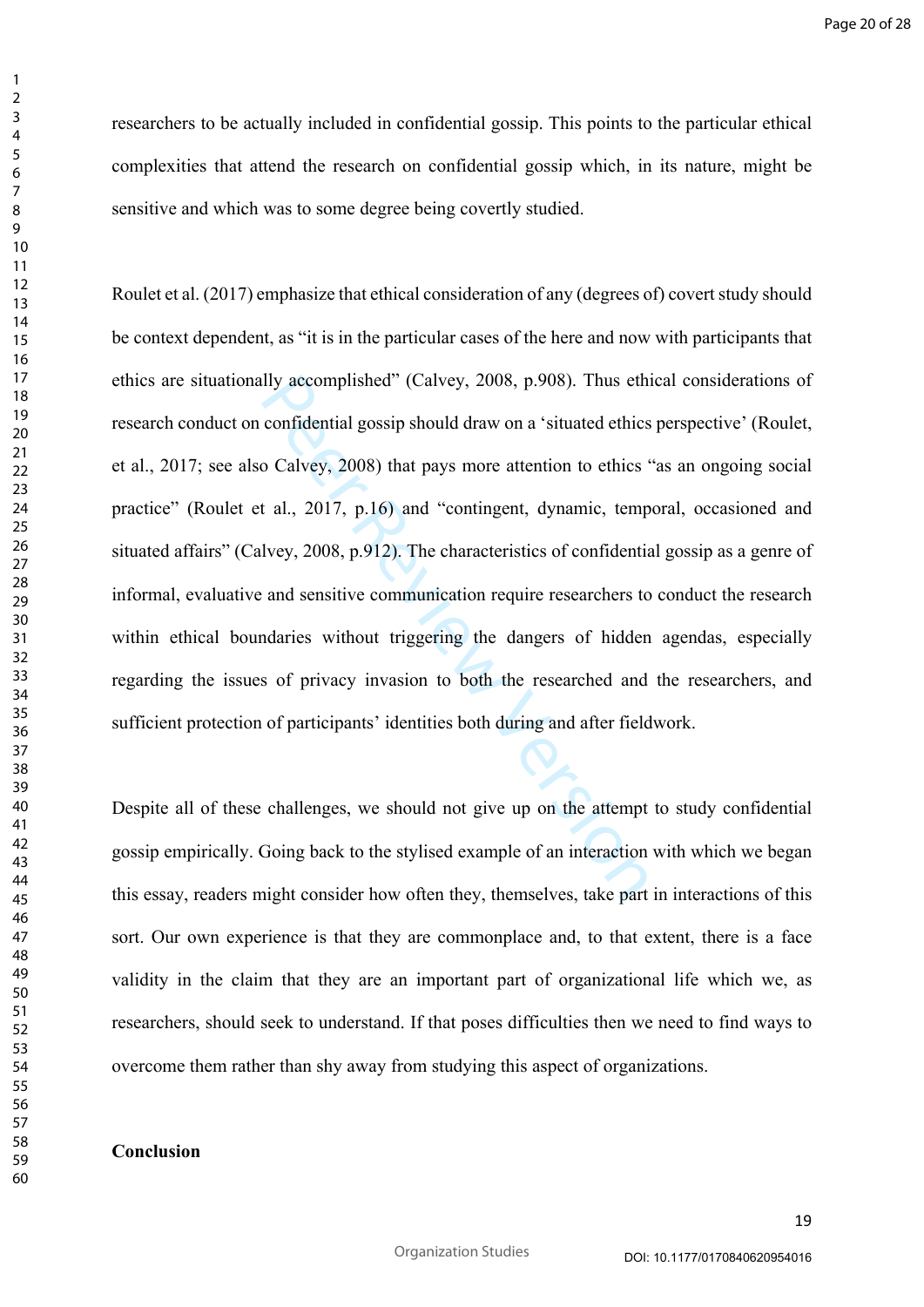Page 21 of 28

 $\mathbf{1}$ 

In this essay we have brought forward the concept of confidential gossip to denote the practices where gossip and secrecy overlap. As a form of gossip, it is a special form of communication; as secrecy, it is a special form of gossip. One might therefore envisage confidential gossip as a subset of gossip and gossip as a subset of communication.

Drawing on CCO that has identified the key role of communication in the constitution of organization, we argue that confidential gossip plays a role within that. What we have urged is that not only is that so, but its role is an important and distinctive one. What at first sight may seem quite trivial is decidedly nontrivial. Consider even the very simple hypothetical example with which we began, and imagine how it might play out.

that confidential gossip plays a role within that. V<br>so, but its role is an important and distinctive one. W<br>decidedly nontrivial. Consider even the very simple<br>n, and imagine how it might play out.<br>example, perhaps A does In the hypothetical example, perhaps A does not apply for the job because of what B has said, taking it especially seriously because B has said they shouldn't be saying it, and so A is persuaded that it is most likely true. That has a direct effect on who ends up doing the role, a small contribution to the making of organization. Perhaps, because A doesn't feel able to check B's information is true as it was given in confidence, it turns out to be false and A is cheated of the chance of the job. Perhaps, because both have committed to keep each other's confidence they go on to share further confidences, with spiralling effects each time. Perhaps one or both of them break the confidence, leading to A being marginalized in their department, or B being told off by their boss, or both; and one or both, angered by the betrayal of confidence, embarks on a feud which may have all kinds of repercussions for the organization.

These and many other imaginable developments of that basic scenario are all organizationally impactful and potentially organizationally important, and are all primarily attributable to the particular way in which information was communicated, namely with the promise of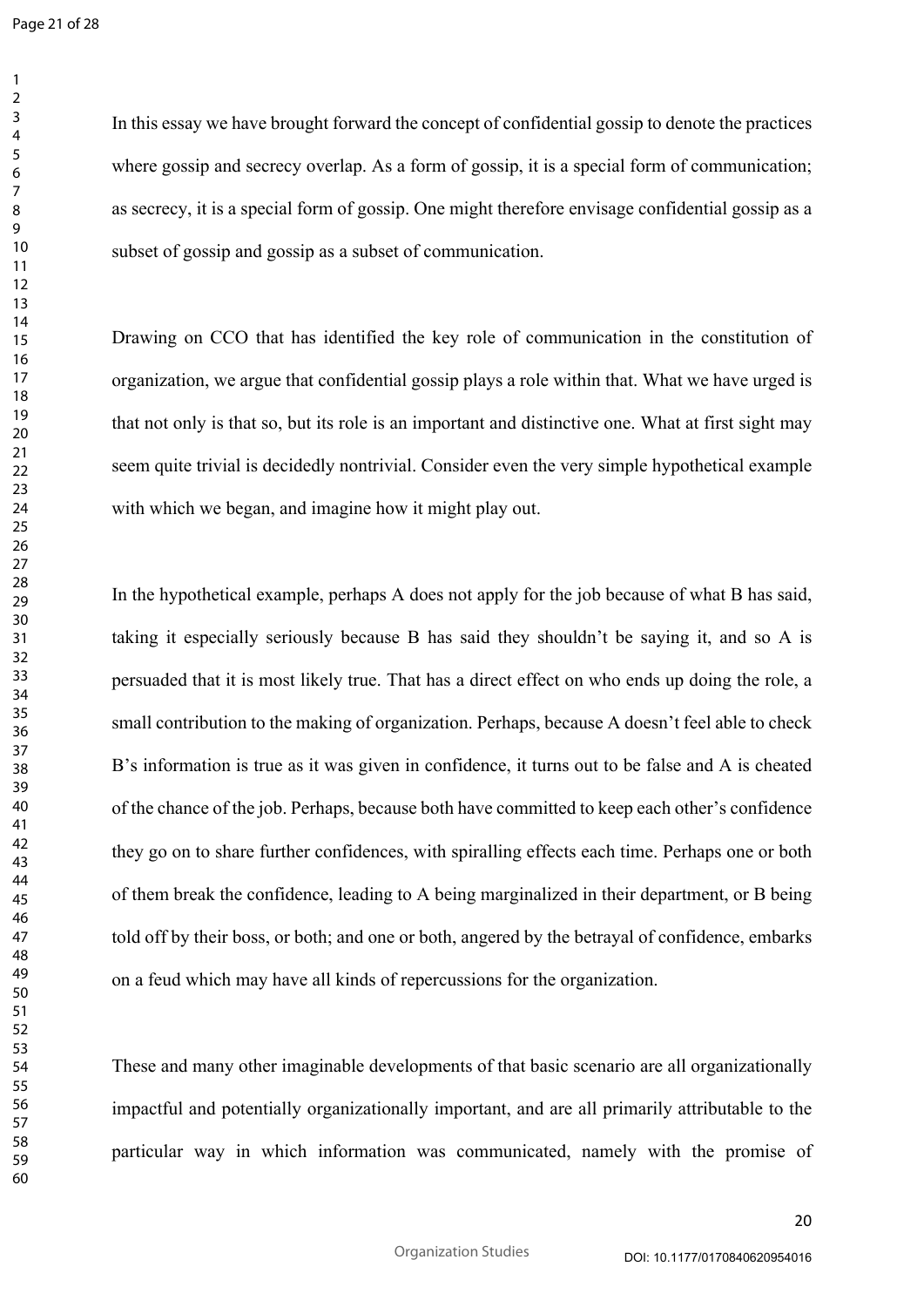confidentiality. If, as students of organizations, we take seriously the idea that organizations are communicatively constructed then we simply could not understand those developments if we did not both know about the interaction and understand its specific quality as an instance of confidential gossip, with all the charge that secrecy brings to it. And, not just as students of organizations but as members of them, imagine if you were A or B, and your confidence had been betrayed. How would you feel? That will perhaps disclose the emotional texture of what is at stake, but that, again, only exists because it is about something that you thought was confidential, and was not just 'routine' gossip.

all again, only exists because it is about something is<br>not just 'routine' gossip.<br>eept. But we also need to know about the interaction,<br>accessing it empirically. Hence we have also ex<br>is a complex matter, posing particula So we need the concept. But we also need to know about the interaction, so we have to have a way, or ways, of accessing it empirically. Hence we have also explored how studying confidential gossip is a complex matter, posing particular empirical challenges and ethical concerns. The methodological difficulty is to capture the ephemeral phenomenon and elusive practice of confidential gossip, and to encapsulate its fluid development and circulation in a given social context, whilst not violating the rights of research participants. We have suggested that ethnography or participant observation is the most feasible method as it 'gets inside' these interactions, whereas methods relying on retrospective accounts (e.g. interviews) or diarykeeping may fail, precisely because of the ephemeral nature of the phenomenon. Yet participant observation involves the greater ethical challenge, since it entails reporting on things said in confidence. One aspect of confidential gossip, and therefore a possible method of studying it, which we have not touched on to is how it may occur not in face-to-face conversation but be technologically mediated (e.g. WhatsApp groups) and this could be the focus of future work.

In pointing to its often ephemeral nature, and despite pointing to the ethical issues in studying it, we should nevertheless stress that confidential gossip is not necessarily or even often about

 $\mathbf{1}$  $\overline{2}$  $\overline{3}$  $\overline{4}$  $\overline{7}$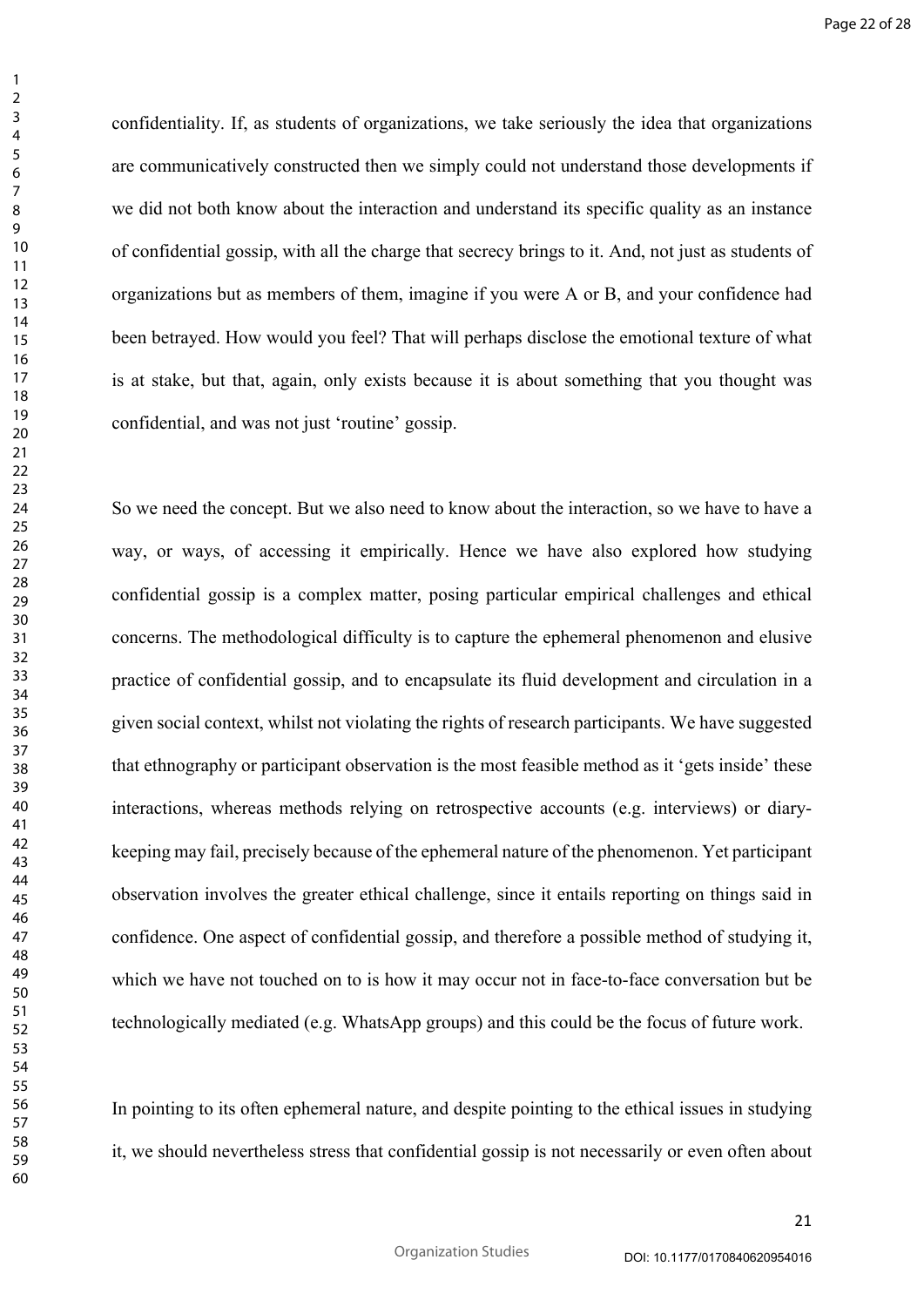$\mathbf{1}$  $\overline{2}$  $\overline{3}$  $\overline{4}$  $\overline{7}$ 

uncovering 'juicy facts' or the hidden darkness of organization. It does not need to be scandalous or thrilling *in order to be* important for organization and understanding organization, though it may sometimes be so. Confidential gossip is an ordinary part, yet an extraordinary reflection, of our everyday life. As Crewe (2015) notes in her ethnography of MPs at work, "this [book] has theatre, conflict and secrets at its heart. The secrets are neither scandalous nor even shocking – they are everyday revelations about how our parliament really works, seen through the eyes of its main protagonists" (2015, p.9).

the eyes of its main protagonists" (2015, p.9).<br>
Intial gossip is therefore a way to notice the "unnotice<br>
02) that many of us, if not indeed everyone, see a<br>
onal life.<br>
C. C. (2008). The ethics of organizational secrets. Researching confidential gossip is therefore a way to notice the "unnoticed source(s) of beauty" (Parker, 2017, p.1002) that many of us, if not indeed everyone, see and experience in our everyday organizational life.

# **References**

- Anand, V., & Rosen, C. C. (2008). The ethics of organizational secrets. *Journal of Management Inquiry*, *17*, 97-101.
- Ashcraft, K. L., Kuhn, T. R., & Cooren, F. (2009). Constitutional amendments: "Materializing" organizational communication. *The Academy of Management Annals, 3,* 1-64.
- Baumeister, R. F., Zhang, L., & Vohs, K. D. (2004). Gossip as cultural learning. *Review of General Psychology, 8*, 111-121.
- Bellman, B. L. (1984). *The language of secrecy: Symbols and metaphors in Poro ritual*. New Brunswick, NJ: Rutgers University Press.
- Bergmann, J. R. (1993). *Discreet indiscretions: The social organization of gossip*, translated by Bednarz, J. J. New York, NY: Aldine de Gruyter.
- Besnier, N. (1989). Literacy and feelings: The encoding of affect in Nukulaelae letters. *Text-Interdisciplinary Journal for the Study of Discourse*, *9,* 69-92.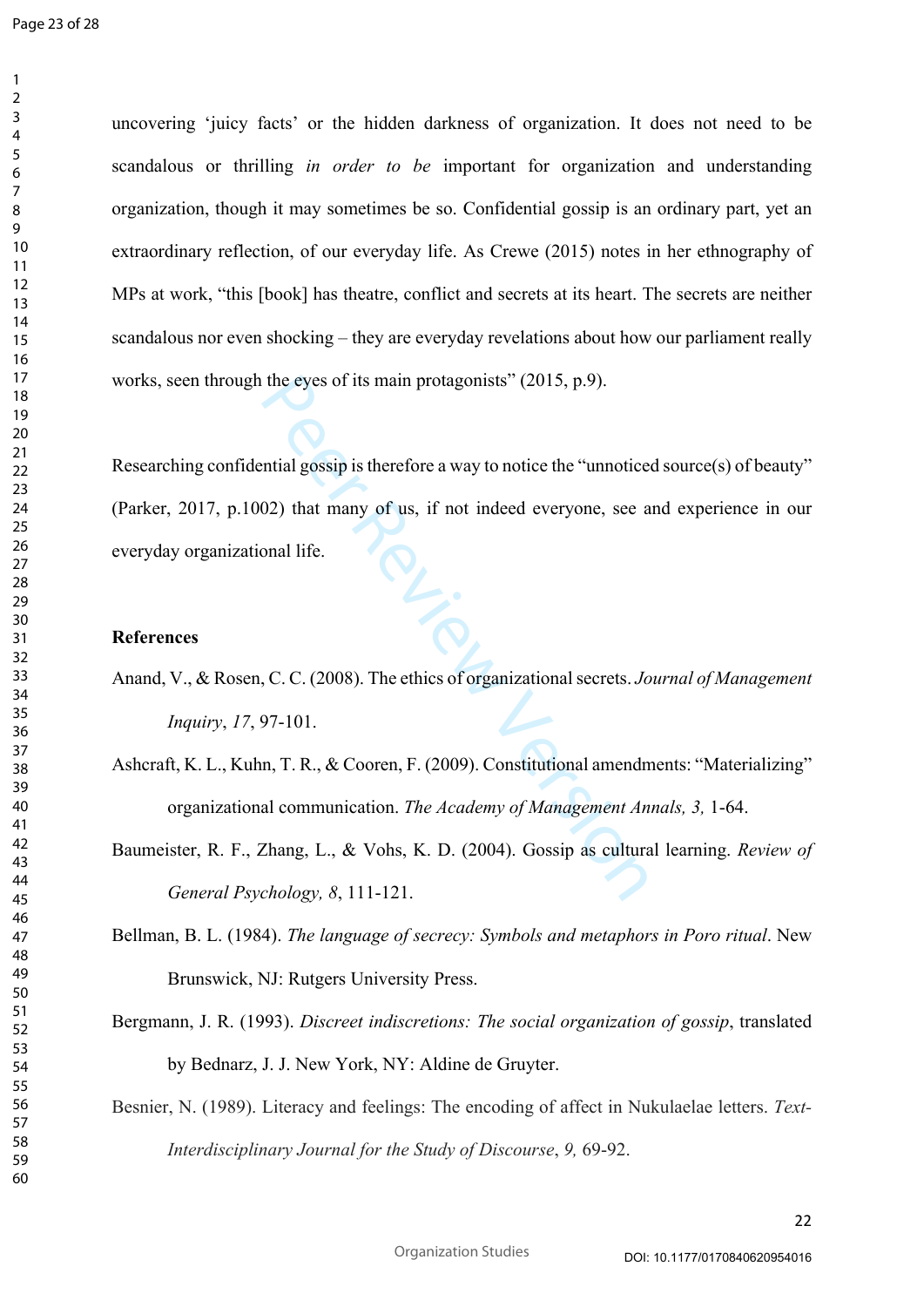Blagoev, B., Costas, J., & Kärreman, D. (2019). 'We are all herd animals': Community and organizationality in coworking spaces. *Organization, 26,* 894-916.

 $\mathbf{1}$  $\overline{2}$  $\overline{3}$  $\overline{4}$  $\overline{7}$ 

- Bok, S. (1982) *Secrets: On the ethics of concealment and revelation*. New York, NY: Pantheon Books.
- Calvey, D. (2008). The art and politics of covert research: Doing 'situated ethics' in the field. *Sociology, 42*, 905-918.
- Christensen, L. T., Morsing, M., & Thyssen, O. (2017). License to critique: A communication perspective on sustainability standards. *Business Ethics Quarterly, 27*, 239-262.
- Cole, J. M., & Scrivener, H. (2013). Short term effects of gossip behavior on self-esteem. *Current Psychology, 32*, 252-260.
- Colson, E. (1953). *The Makah Indians: A study of an Indian tribe in modern American society*. Minneapolis, MN: University of Minnesota Press.
- Costas, J., & Grey, C. (2014). Bringing secrecy into the open: Towards a theorization of the social processes of organizational secrecy. *Organization Studies, 35*, 1423-1447.
- Morsing, M., & Thyssen, O. (2017). License to critiq<br>
on sustainability standards. *Business Ethics Quarterl*<br>
vener, H. (2013). Short term effects of gossip beh<br>
chology, 32, 252-260.<br>
The Makah Indians: A study of an Ind Costas, J., & Grey, C. (2016). *Secrecy at work: The hidden architecture of organizational life*. Stanford, CA: Stanford University Press.
- Crewe, E. (2015). *The house of commons: An anthropology of MPs at work*. London: Bloomsbury.
- Crothers, L. M., Lipinski, J., & Minutolo, M. C. (2009). Cliques, rumors, and gossip by the water cooler: Female bullying in the workplace. *The Psychologist-Manager Journal, 12,* 97-110.
- Dalton, M. (1959). *Men who manage: Fusions of feeling and theory in administration*. New York, NY: John Wiley & Sons.
- Diefenbach, T., & Sillince, J. A. (2011). Formal and informal hierarchy in different types of organization. *Organization Studies*, *32,* 1515-1537.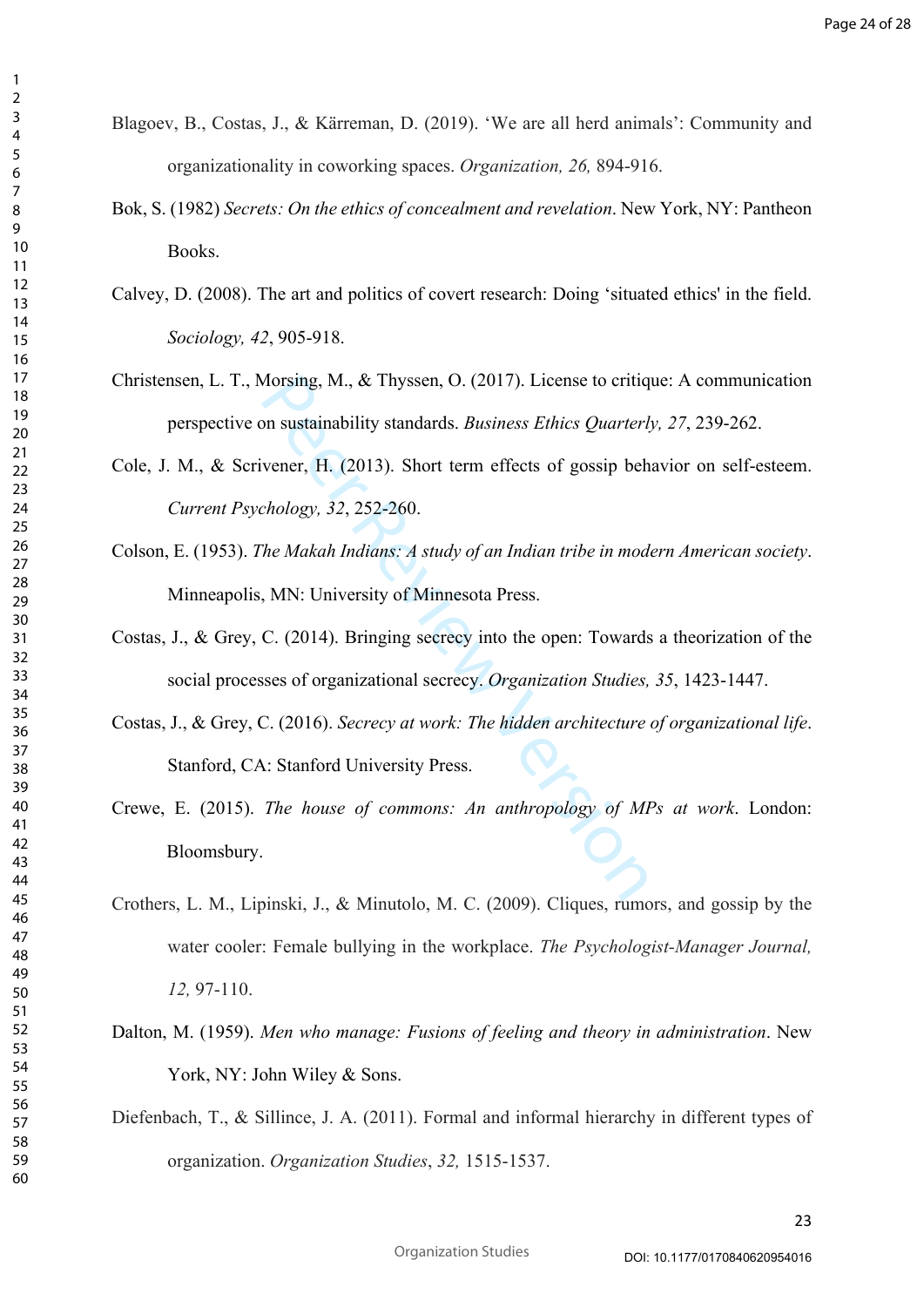$\mathbf{1}$  $\overline{2}$  $\overline{3}$  $\overline{4}$ 

- Dobusch, L., & Schoeneborn, D. (2015). Fluidity, identity, and organizationality: The communicative constitution of Anonymous. *Journal of Management Studies, 52*, 1005- 1035.
- Dunbar, R. I., Duncan, N. D., & Marriott, A. (1997). Human conversational behavior. *Human Nature, 8,* 231-246.
- Eisenberg, E. M. (1984). Ambiguity as strategy in organizational communication. *Communication monographs*, *51*, 227-242.
- Emler, N. (1994). Gossip, reputation, and social adaptation. In: Goodman, R. F., & Ben-Ze'ev, A., eds. *Good gossip* (pp. 117-138). Lawrence, KS: University Press of Kansas.
- Feldman, S. P. (1988). Secrecy, Information and Politics: An Essay in Organizational Decisionmaking. *Human Relations, 41,* 73-90
- Filstead, W. J. (ed.) (1970) *Qualitative methodology: Firsthand involvement with the social world*. Chicago, IL: Markham.
- Foster, E. K. (2004). Research on gossip: Taxonomy, methods, and future directions. *Review of General Psychology, 8*, 78-99.
- ion. Communication monographs, 51, 227-242.<br>
ossip, reputation, and social adaptation. In: Goodmar<br> *d gossip* (pp. 117-138). Lawrence, KS: University P:<br>
988). Secrecy, Information and Politics: An Essa<br>
sing. *Human Rela* Gabriel, Y. (1995). The unmanaged organization: Stories, fantasies and subjectivity. *Organization Studies, 16*, 477-501.

Goffman, E. (1959). *The presentation of self in everyday life*. Garden City, NY: Anchor Books.

- Grosser, T. J., Lopez-Kidwell, V., & Labianca, G. (2010). A social network analysis of positive and negative gossip in organizational life. *Group & Organization Management, 35,* 177-212.
- Guendouzi, J. (2001). 'You'll think we're always bitching': The functions of cooperativity and competition in women's gossip. *Discourse Studies, 3*, 29-51.
- Hafen, S. (2004). Organizational gossip: A revolving door of regulation and resistance. *Southern Journal of Communication, 69,* 223-240.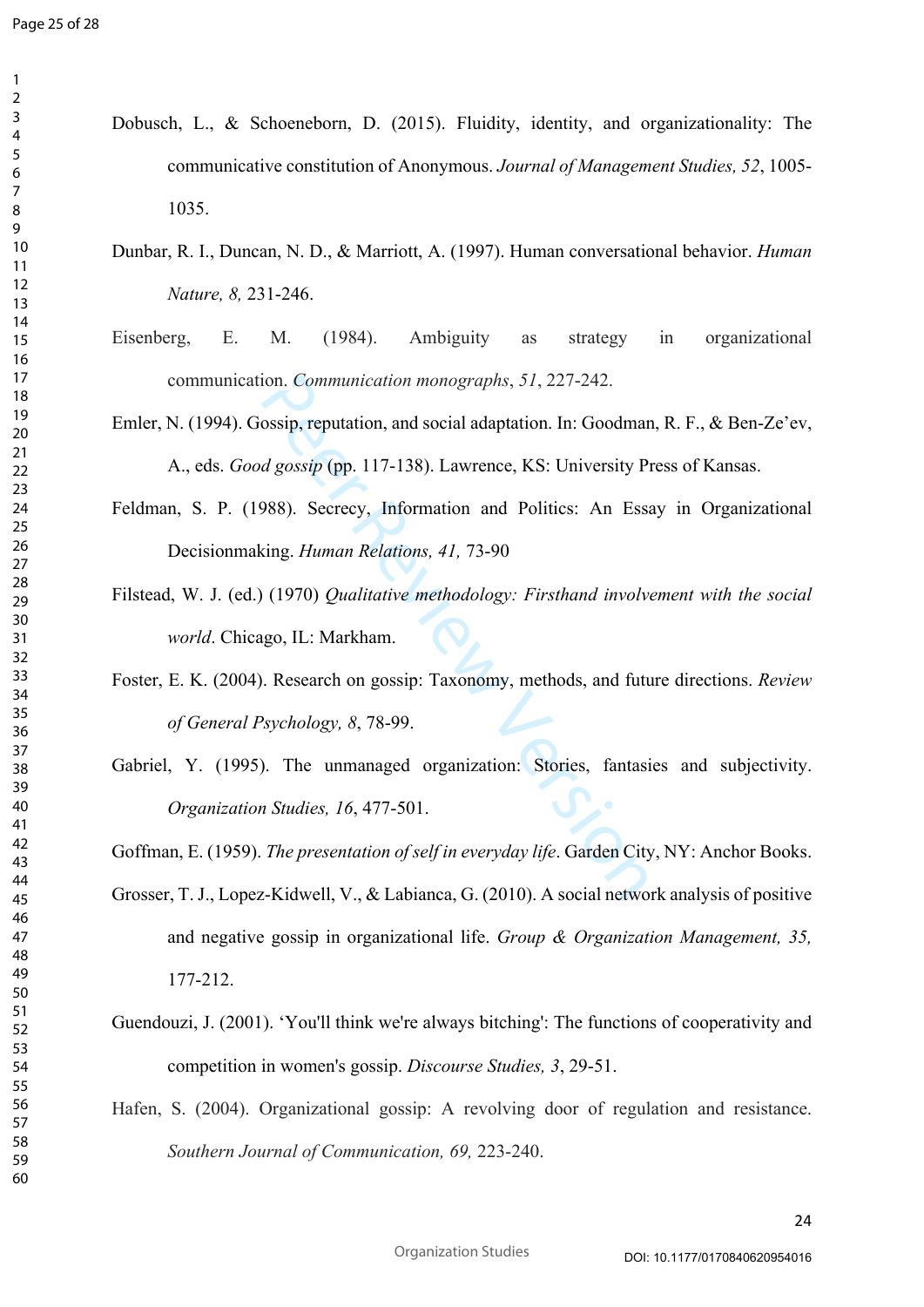- Hallett, T., Harger, B., & Eder, D. (2009). Gossip at work: Unsanctioned evaluative talk in formal school meetings. *Journal of Contemporary Ethnography, 38*, 584-618.
- Hannerz, U. (1967). Gossip, networks and culture in a black American ghetto. *Ethnos, 32,* 35- 60.
- Hardon, A., & Posel, D. (2012). Secrecy as embodied practice: Beyond the confessional imperative. *Culture, Health & Sexuality, 14,* S1-S13.
- Harrington, C. L., & Bielby, D. D. (1995). Where did you hear that? Technology and the social organization of gossip. *The Sociological Quarterly, 36*, 607-628.
- Bielby, D. D. (1995). Where did you hear that? Tech<br>of gossip. *The Sociological Quarterly*, 36, 607-628.<br>7). Gossip as competition in Zinacantan. *Journal of*<br>gics of political secrecy. *Theory*, *Culture & Society*,<br>idit Haviland, J. B. (1977). Gossip as competition in Zinacantan. *Journal of Communication, 27,* 186-191.
- Horn, E. (2011). Logics of political secrecy. *Theory, Culture & Society, 28*, 103-122.
- Jones, C. (2008). Editor's introduction [to a special essay section on secrecy]. *Journal of Management Inquiry, 17*, 95-96.
- Kniffin, K. M., & Wilson, D. S. (2005). Utilities of gossip across organizational levels. *Human Nature, 16*, 278-292.
- Kurland, N. B., & Pelled, L. H. (2000). Passing the word: Toward a model of gossip and power in the workplace. *Academy of Management Review, 25*, 428-438.
- Luhrmann, T. M. (1989). The magic of secrecy. *Ethos, 17*, 131-165.
- Meyer Spacks, P. (1985). *Gossip*. New York, NY: Alfred A. Knopf.
- Michelson, G., van Iterson, A., & Waddington, K. (2010). Gossip in organizations: Contexts, consequences, and controversies. *Group & Organization Management, 35,* 371-390.
- Mills, C. (2010). Experiencing gossip: The foundations for a theory of embedded organizational gossip. *Group & Organization Management, 35,* 213-240.
- Noon, M., & Delbridge, R. (1993). News from behind my hand: Gossip in organizations. *Organization Studies, 14*, 23-36.

 $\mathbf{1}$  $\overline{2}$  $\overline{3}$  $\overline{4}$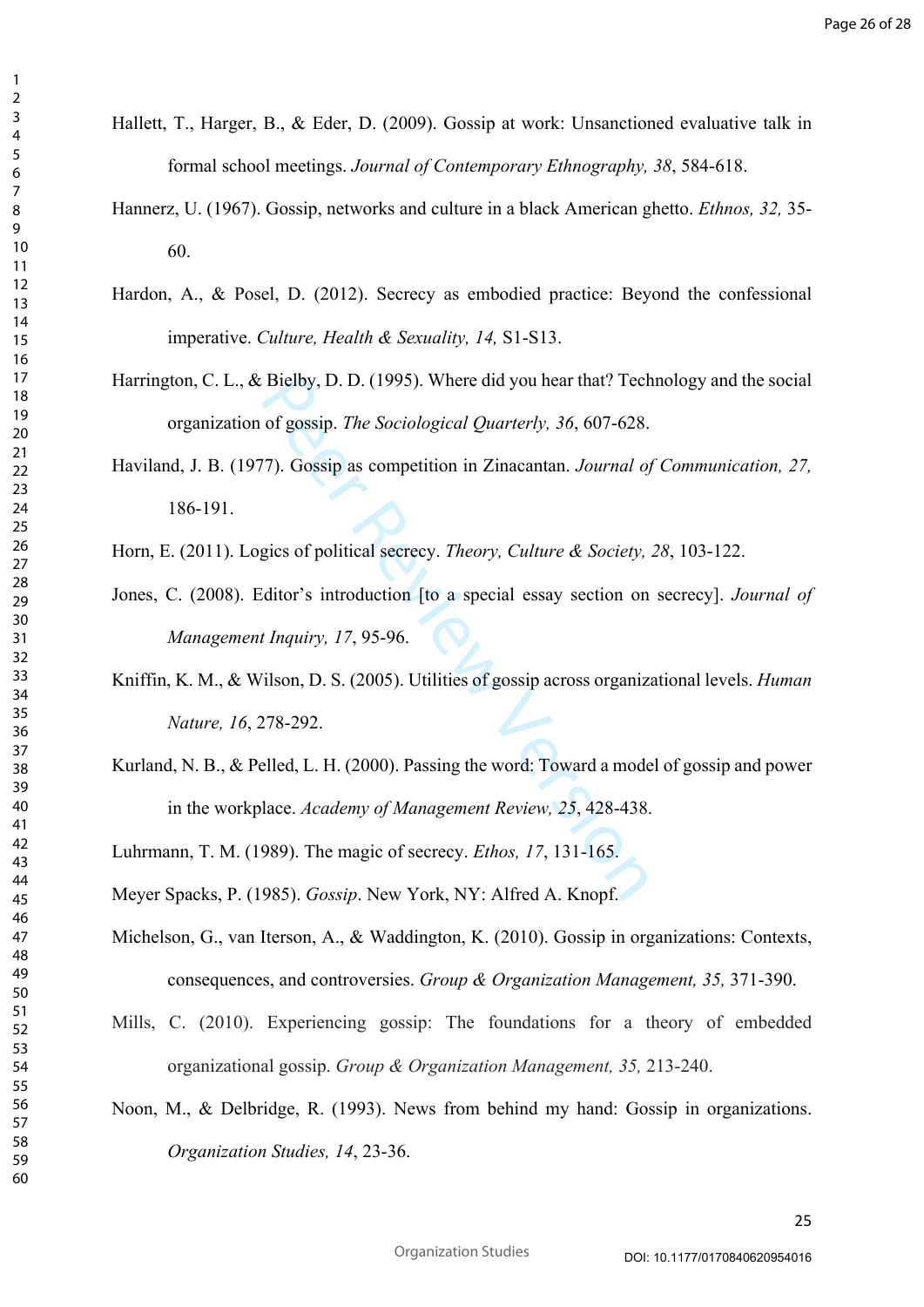Paine, R. (1967). What is gossip about? An alternative hypothesis. *Man, 2,* 278-285.

Parker, M. (2000). *Organizational culture and identity*. London: Sage.

- Parker, M. (2016). Secret societies: Intimations of organization. *Organization Studies, 37,* 99- 113.
- Parker, M. (2017). Tower cranes and Organization Studies. *Organization Studies, 38,* 989- 1004.
- Rosnow, R. L. (1977). Gossip and marketplace psychology. *Journal of Communication, 27,* 158-163.
- Rosnow, R. L., & Foster, E. K. (2005). Rumor and gossip research. *Psychological Science Agenda, 19*, 1-4.
- (7). Gossip and marketplace psychology. Journal of Toster, E. K. (2005). Rumor and gossip research. *F*<br>1-4.<br>1. J., Stenger, S., & Gill, D. J. (2017). Reconsiderir<br>in e role of ambiguous consent in participant observariant Roulet, T. J., Gill, M. J., Stenger, S., & Gill, D. J. (2017). Reconsidering the value of covert research: The role of ambiguous consent in participant observation. *Organizational Research Methods, 20*, 487-517.
- Roy, D. F. (1959). "Banana Time": Job satisfaction and informal interaction. *Human Organization, 18,* 158-168.
- Schein, E. H. (1985/2010). *Organizational culture and leadership, 4th ed*. San Francisco, CA: Jossey-Bass.
- Schoeneborn, D., Kuhn, T. R., & Kärreman, D. (2019). The communicative constitution of organization, organizing, and organizationality. *Organization Studies, 40,* 475-496.
- Scott, C. R. (2015). Bringing hidden organizations out of the shadows: Introduction to the special issue. *Management Communication Quarterly, 29,* 503-511.
- Simmel, G. (1906/1950). *The sociology of Georg Simmel*, translated and edited by Wolff, K. H. New York, NY: Free Press.
- Stewart, P. J., & Strathern, A. (2004). *Witchcraft, sorcery, rumors and gossip*. Cambridge: Cambridge University Press.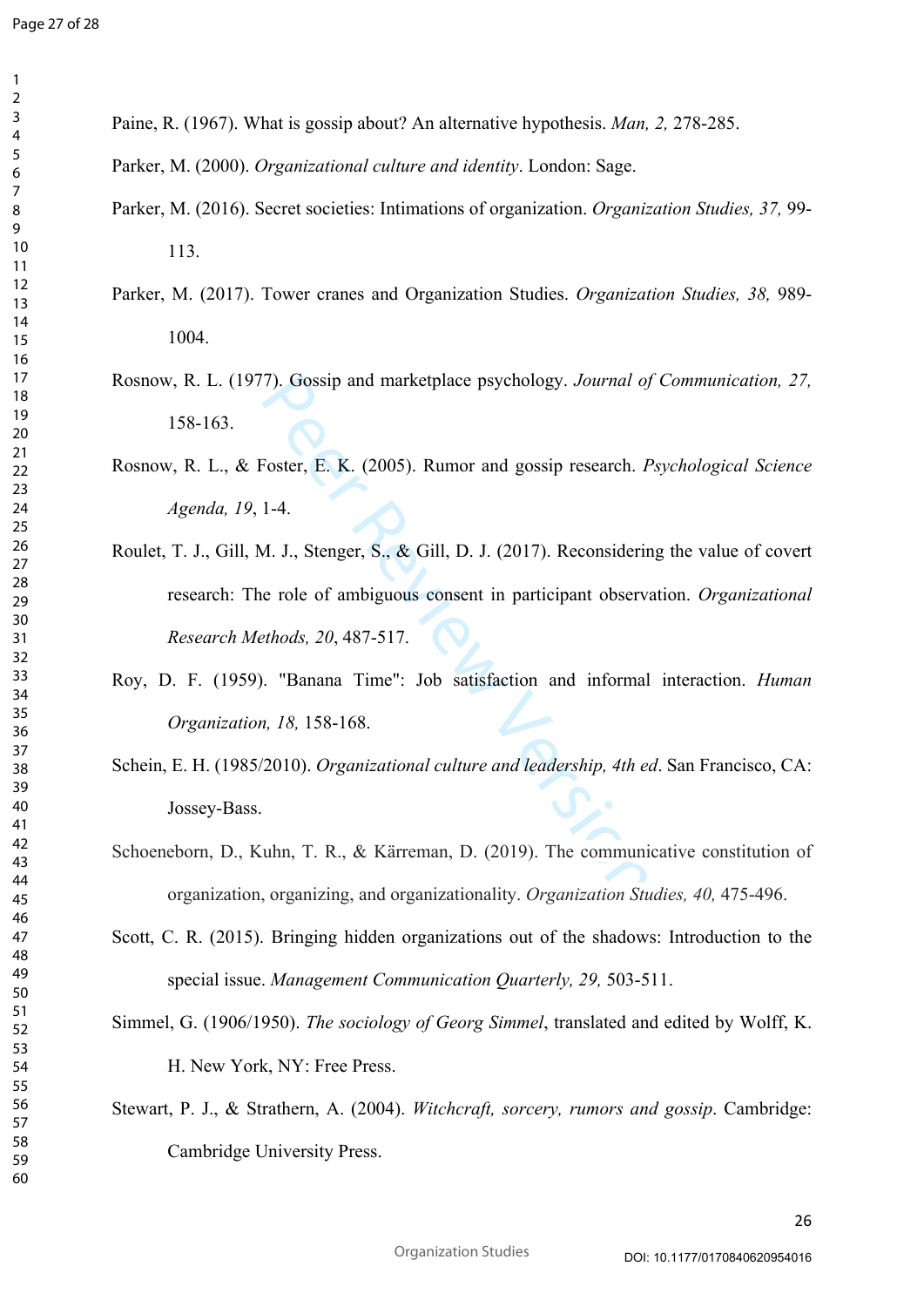Suls, J. M. (1977). Gossip as social comparison. *Journal of Communication, 27,* 164-168.

- Taylor, J. R., & Van Every, E. J. (2000). *The emergent organization: Communication as its site and surface.* Mahwah, NJ: Lawrence Erlbaum Associates.
- Thornborrow, J., & Morris, D. (2004). Gossip as strategy: The management of talk about others on reality TV show 'Big Brother'. *Journal of Sociolinguistics, 8,* 246-271.
- van Iterson, A., Waddington, K., & Michelson, G. (2011). Breaking the silence: The role of gossip in organizational culture. In: Ashkanasy, N. M., Wilderom, C. P. M., & Peterson, M. F., eds. *Handbook of organizational culture and climate 2nd ed* (pp. 375-392). Thousand Oaks, CA: Sage.
- Van Maanen, J. (2011). Ethnography as work: Some rules of engagement. *Journal of Management Studies, 48,* 218-234.
- anizational culture. In: Ashkanasy, N. M., Wilderom,<br>*Handbook of organizational culture and climate 2*<br>aks, CA: Sage.<br>2011). Ethnography as work: Some rules of eng<br>*t Studies, 48, 218-234.*<br>1005). Using diaries to explore Waddington, K. (2005). Using diaries to explore the characteristics of work ‐related gossip: Methodological considerations from exploratory multimethod research. *Journal of Occupational and Organizational Psychology, 78,* 221-236.

Waddington, K. (2012). *Gossip and organizations*. New York, NY: Routledge.

- Waddington, K. (2016). Rethinking gossip and scandal in healthcare organizations. *Journal of Health Organization and Management, 30,* 810-817.
- Wert, S. R., & Salovey, P. (2004). A social comparison account of gossip. *Review of General Psychology, 8,* 122-137.
- Winkler, P., Etter, M., & Castello, I. (2020). Vicious and virtuous circles of aspirational talk: From self-persuasive to agonistic CSR rhetoric. *Business and Society, 59*, 98-128.

### **Author biographies**

**Ziyun Fan** is a lecturer in Organization Studies at Northumbria University, Newcastle. She holds a PhD in Organization Studies from Royal Holloway, University of London. Her work primarily focuses on critical management studies, organizational communication, gossip, and secrecy.

 $\mathbf{1}$